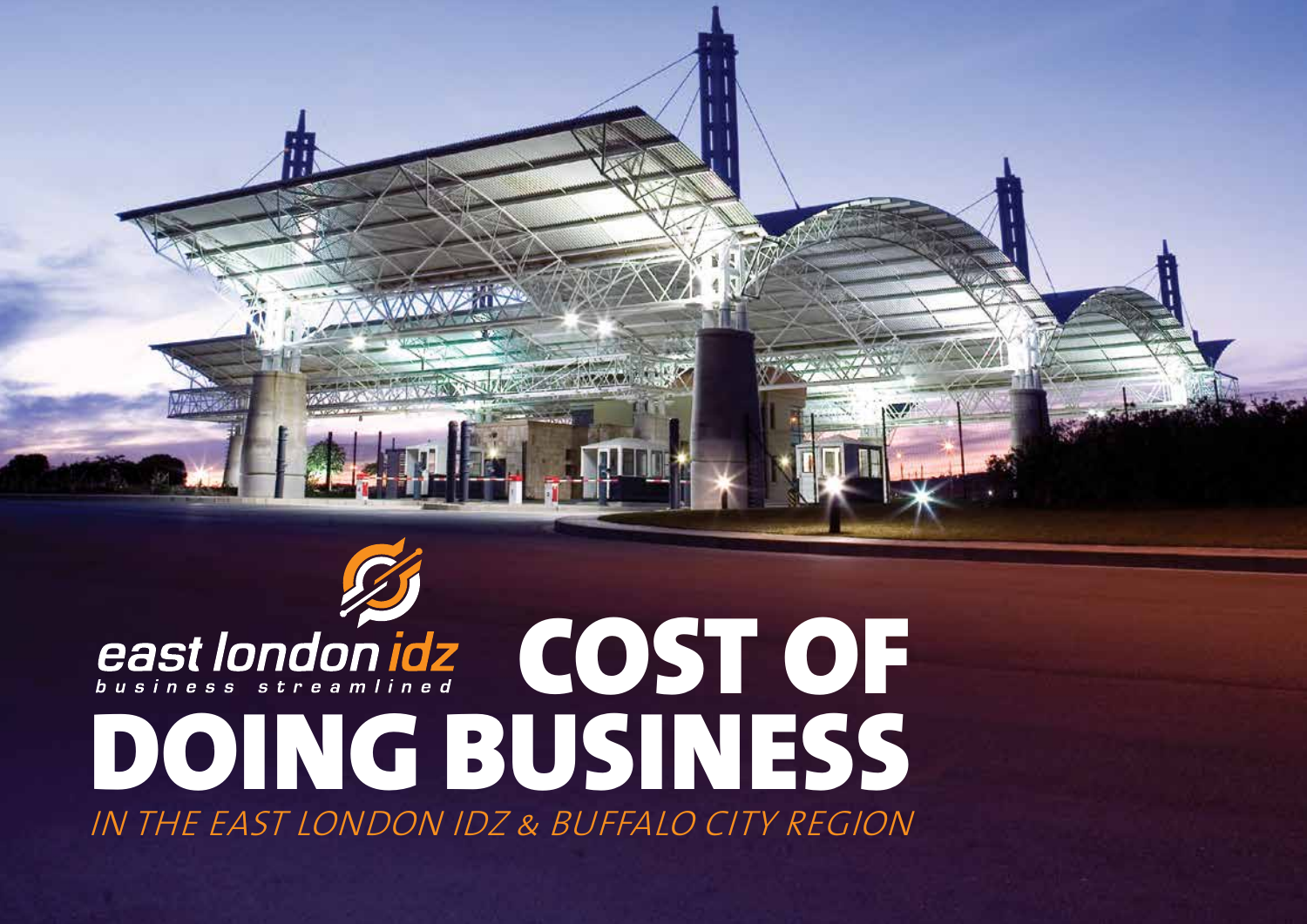## **CONTENTS**

- *01. A brief overview of the ELIDZ*
- *02. Starting a Business*
- *03. Financial Assistance*
- *04. South African Work Permit*
- *05. Professional Services*
- *06. Recurrent Costs*
- *07. Labour Costs*
- *08. Applicable Tax in South Africa*
- *09. Transportation & Freight*
- *10. Fuel Prices*
- *11. Utilities*
- *12. Telecommunications Tariffs (Fixed Line)*
- *13. ELIDZ Service Catalogue*
- *14. Cost of Living in BCMM*

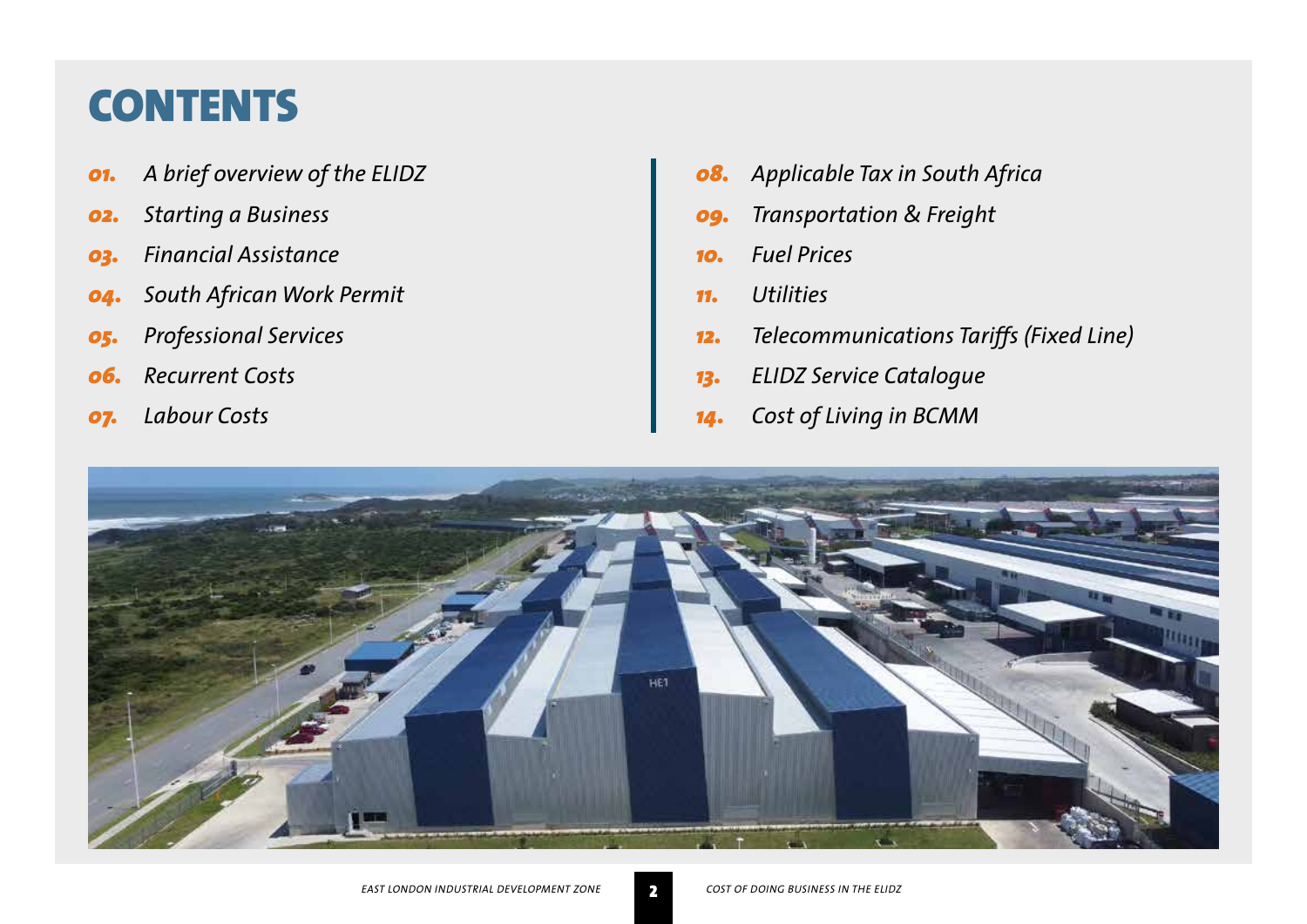# **OF THE EAST LONDON INDUSTRIAL**<br> **OF THE EAST LONDON INDUSTRIAL**<br>
DEVELOPMENT ZONE (ELIDZ)

The ELIDZ came into existence in 2002 as a response to the need for a robust catalyst for economic development and industrial diversification in the Eastern Cape. It is a state owned entity by provincial government, Department of Economic Development Environmental Affairs and Tourism (DEDEAT) and Buffalo City Metro Municipality (BCMM). The entity is funded by the Department of Trade and Industry (SEZ Fund - Capital projects), the DEDEAT (Operations) and own generated revenue (Operations). The ELIDZ offers growth-oriented companies a specialised manufacturing platform, innovative industrial and business solutions, access to new markets and strategic industry networks. The zone has become a prime industrial park in South Africa, renowned for its customised solutions for various industries including automotive, agro-processing and aquaculture.

The East London IDZ offers sophisticated infrastructure, low energy costs and fast track construction compliance with international quality and health and environment standards (ISO 14001 & OHSAS 18001), and clustering of industries for efficiency and to reduce costs. It also provides prime, reasonably priced industrial land with easy access to harbour, airport, rail and road. Service costs are very competitive. Our excellently managed modern industrial estate boasts world-class infrastructure, quality premises and efficiently operated utilities and amenities, setting the foundation for streamlined business operations.

All the sites in the ELIDZ are fully serviced with access to all utilities and ICT infrastructure and all are within close proximity to key transport networks. By locating in one of the site options offered by the ELIDZ, an investor can take advantage of:

- The zone's secured manufacturing environment with controlled access.
- World class infrastructure and utility provision.
- Proximity to key transport networks including internationally acclaimed port, recently expanded airport and great rail and road infrastructure.

#### **VISION**

*A catalyst for growing a strong regional industrial base, supported and sustained by a business ecosystem that serves to extend the global competitiveness of local industries.*

#### Mission

*To attract and retain targeted industries through the operation of a world class investment location, supported by a conducive business environment and special economic zone benefits, where industries excel and prosper.*

## ELIDZ Strategic Goals

The ELIDZ strategic goals are as follows:

- To develop a strategic industrial complex.
- To implement infrastructure delivery.
- To attract strategic investment.
- To provide a globally competitive location.
- To build organisational capability, resilience and excellent.

Key to East London IDZ strategic objectives is to generate sustainable local and foreign direct investment while creating jobs, encouraging skills and technology transfer, encouraging development of small, medium and micro-enterprises, and increasing foreign exchange earnings.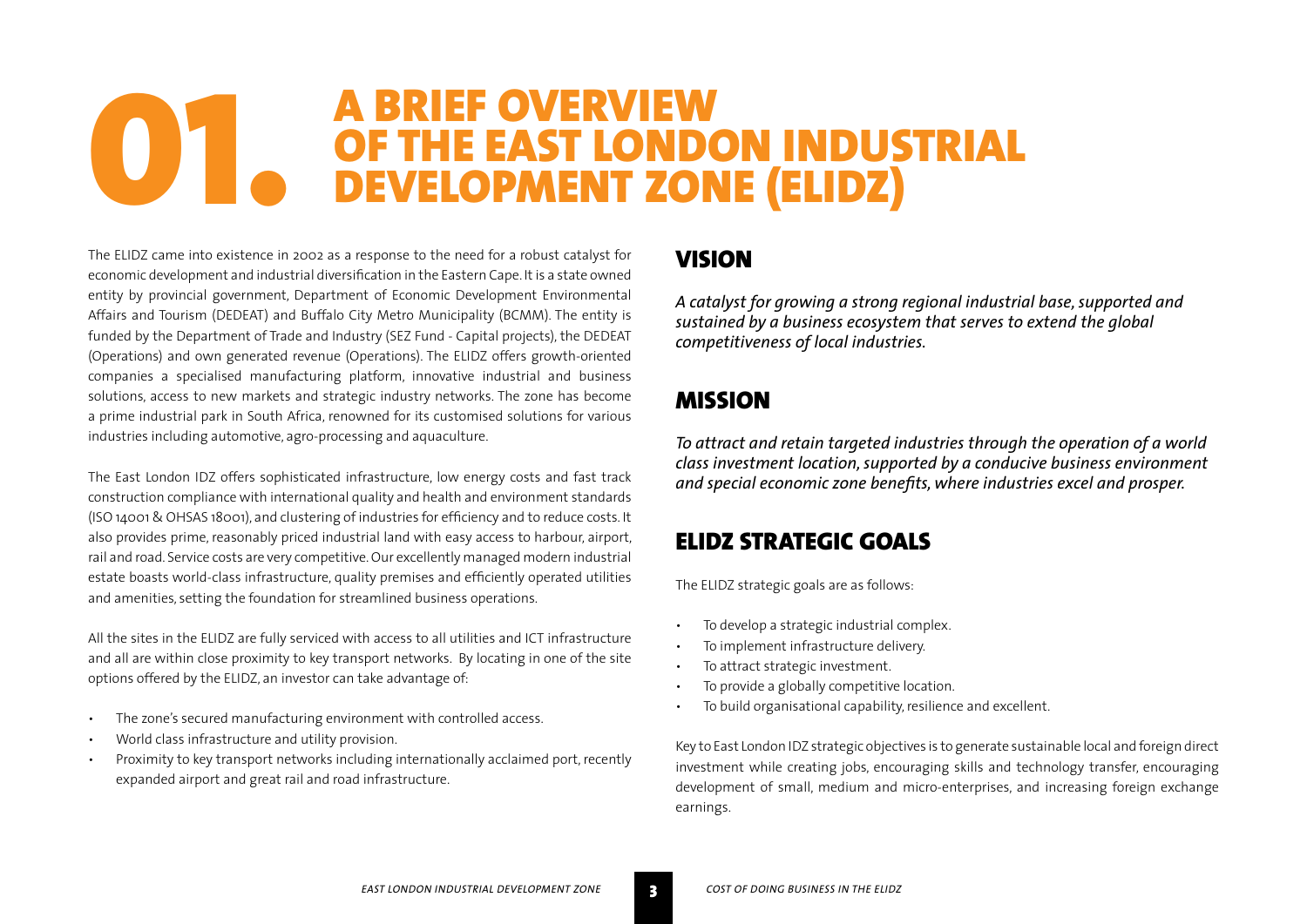# OZ. STARTING

#### Company Registration

The most common business entities in South Africa are:

- **• Private companies Proprietary (Limited);**
- **• Public Companies (Limited).**

Registration of a company requires lodgement of documents with the Companies and Intellectual Properties Commission (CIPC), either by the applicant itself, or by an agent on behalf of the applicant.

#### **Costs for submission by the applicant itself directly to the CIPC:**

| <b>Documents</b>    | Purpose                                             | Fees                                                                          |
|---------------------|-----------------------------------------------------|-------------------------------------------------------------------------------|
| CoR9.1              | Application for name reservation                    | R50.00                                                                        |
| CoR <sub>14.1</sub> | Notice of Incorporation                             | Filed with Coris.1 and is subject to<br>allowed reduction (R175.00 - R475.00) |
| CoR <sub>15.1</sub> | Memorandum of Incorporation                         | $R175.00 - R475.00$                                                           |
| CoR44               | Notice of Change of Auditor or<br>Company Secretary | Included in registration                                                      |

#### **CIPC company registration in BCMM**

| <b>Company Category</b>                    | <b>Documents</b>                            | <b>Purpose</b>                                                                           | Fees                                                 |
|--------------------------------------------|---------------------------------------------|------------------------------------------------------------------------------------------|------------------------------------------------------|
| Company with<br>/ without Share<br>Capital | CoR9.1<br>CoR <sub>14.1</sub><br>CoR15.1A-E | Application for name reservation<br>Notice of Incorporation<br>Memorandum of Association | R50.00<br>Price included with<br>CoR <sub>15.1</sub> |
|                                            | CoR21.1                                     | Notice of change of address                                                              | Ro.oo                                                |
|                                            | CoR39                                       | Return containing particulars of<br>directors                                            | Ro.oo                                                |

#### **Registration of intellectual property done through CIPC and agent**

| <b>Company Category</b> | Self-submitted | Agent                                             |
|-------------------------|----------------|---------------------------------------------------|
| Patent Registration     | R 590.00       | R <sub>16</sub> ,000.00 - R <sub>28</sub> ,000.00 |
| Patent Search           |                | R 3,500.00 - R11,900.00                           |
| Design Registration     | R 240.00       | R18,000.00 - R22,000.00                           |
| Trademark Registration  | R 590.00       | R 3,000.00 - R13,000.00                           |
| Trademark Search        |                | R 2,500.00 - R 5,100.00                           |

(Source: CIPC website, IdeaNav and Smit & Van Wyk, Inc)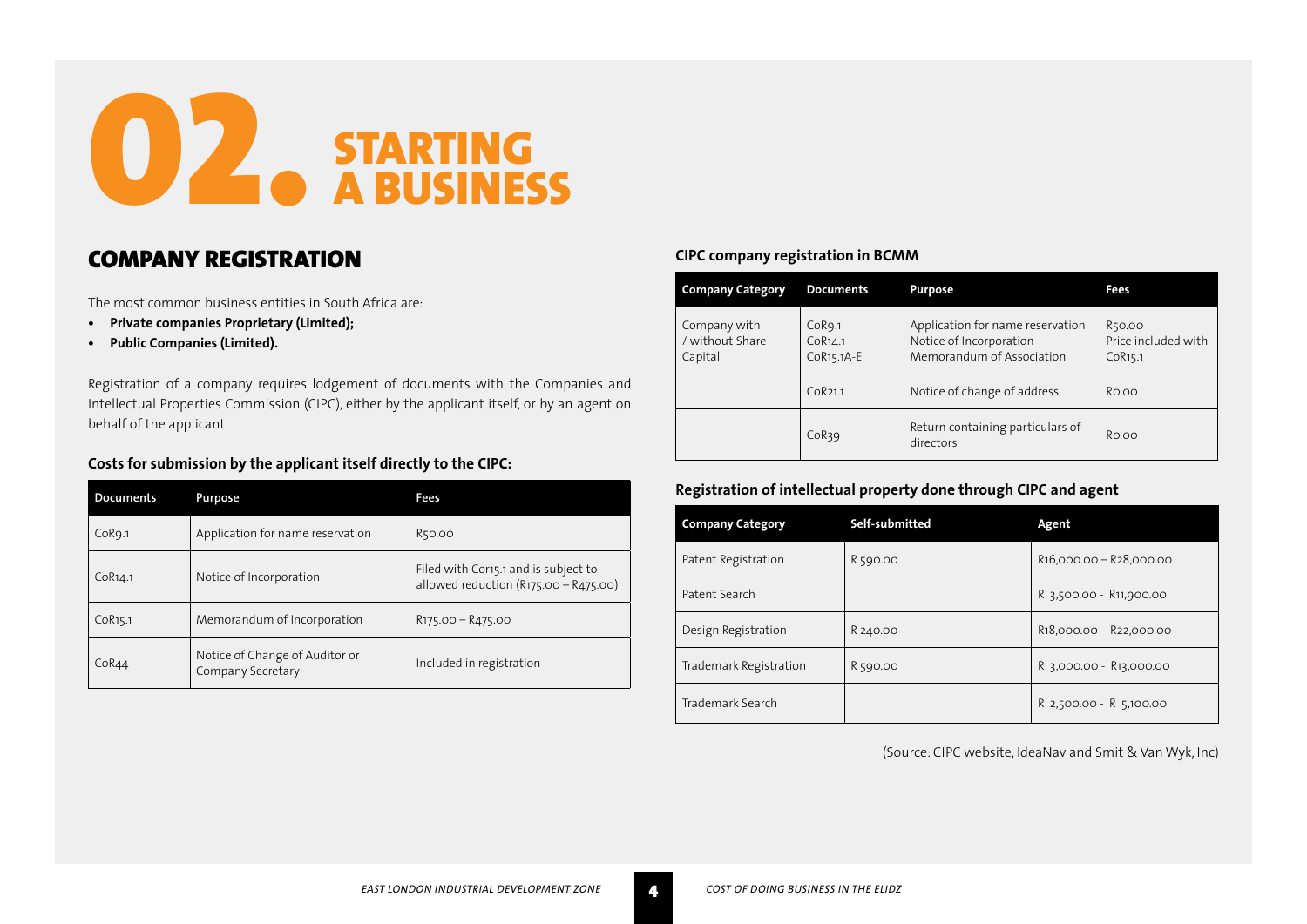

There are various sources of finance for companies setting up operations in South Africa, namely commercial banks, leasing companies and other financial institutions. The rates of interest charged by commercial banks depend on the Prime Lending Rate (PLR), which in turn depends on the Repo Rate, currently set at 6.5% per annum. There is also a slight variation between the PLR of the different commercial banks. The PLR currently varies from 10.5% to 10.25% per annum.

The rate of interest charged for loans and advances from commercial banks may vary depending on the commercial bank's lending policy and the nature of the collateral security offered by the company.

## OBTAINING A SOUTH AFRICAN WORK PERMIT 04.

## South African Work Permits Requirements

South African work permit requirements will vary, depending on which work visa you are applying for. The Department of Home Affairs and South African Embassies globally are quite stringent about requirements and incomplete applications will definitely result in your visa application being rejected or not accepted by an immigration official.

## Validity of a South African work permit

South African work permit will be issued for a period of four years or for the duration of the applicant's project or contract. Applicants may apply for an extension of this visa but in this case the applicant and the employer would be required to furnish substantial evidence that an extension of their South African work permit is warranted.

#### How much does a South African work visa cost?

According to the South African (SA) Department of Home Affairs applicants can expect to pay about R1520,00 per visa application. Please note that all South African visas are to be submitted at the (Visa Facilitation Services) VFS centres in SA closest to you. VFS currently manages the submission of visa applications and therefore charge an extra fee for the handling of your application.

VFS South African work permit cost: R 1350.00 per applicant to digitally capture your fingerprints and capture a digital photograph. South African work permit costs may differ for each South African embassy.

It is important to note that there is an additional fee charged if you are making use of the professional services of an immigration practitioner to prepare your application.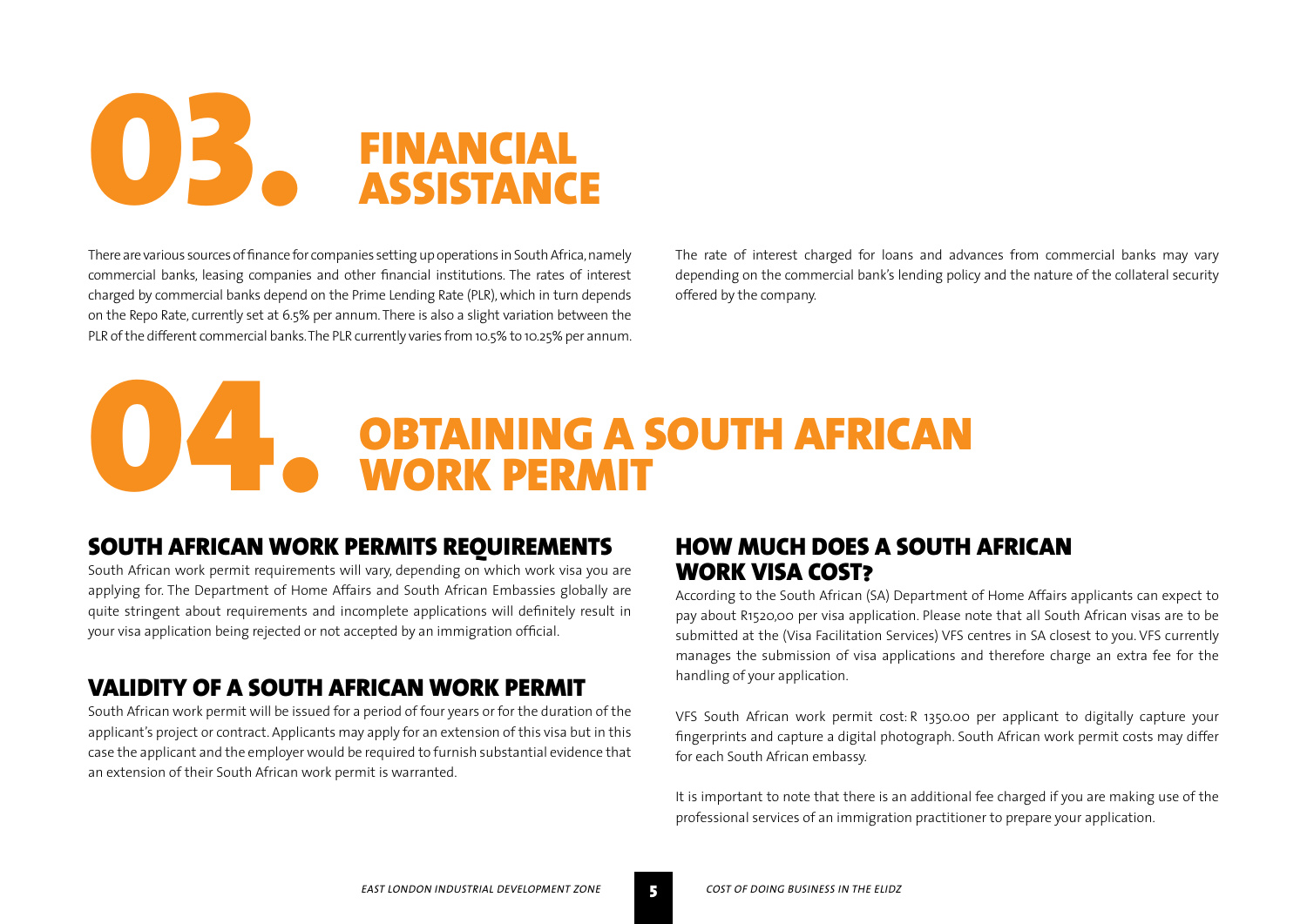

Fees vary greatly between service providers, but the data provides an indication of market related rates in Buffalo City

| Documents                              | <b>Buffalo City</b>                                                                                                                                                          |
|----------------------------------------|------------------------------------------------------------------------------------------------------------------------------------------------------------------------------|
| <b>Legal Advice</b>                    | Senior Attorney R2,000.00 - R2,174.00 /hr<br>Junior Attorney R1,200.00 /hr                                                                                                   |
| <b>Financial Audit</b>                 | Rates governed by the SAICA and are generally evenly costed across all cities<br>Partner-R2,876.00-R3119.00/hr<br>Senior - R1,368.00 - R3119.00/hr<br>Junior $-R$ 713.11 /hr |
| <b>Environmental Assessment Impact</b> | Basic EIA - R80 000-R150 000<br>Full EIA - R200 000-R300 000                                                                                                                 |

*(Source: Legal Aid South Africa & Auditor General of South Africa&DigitalSoilAfrica)*

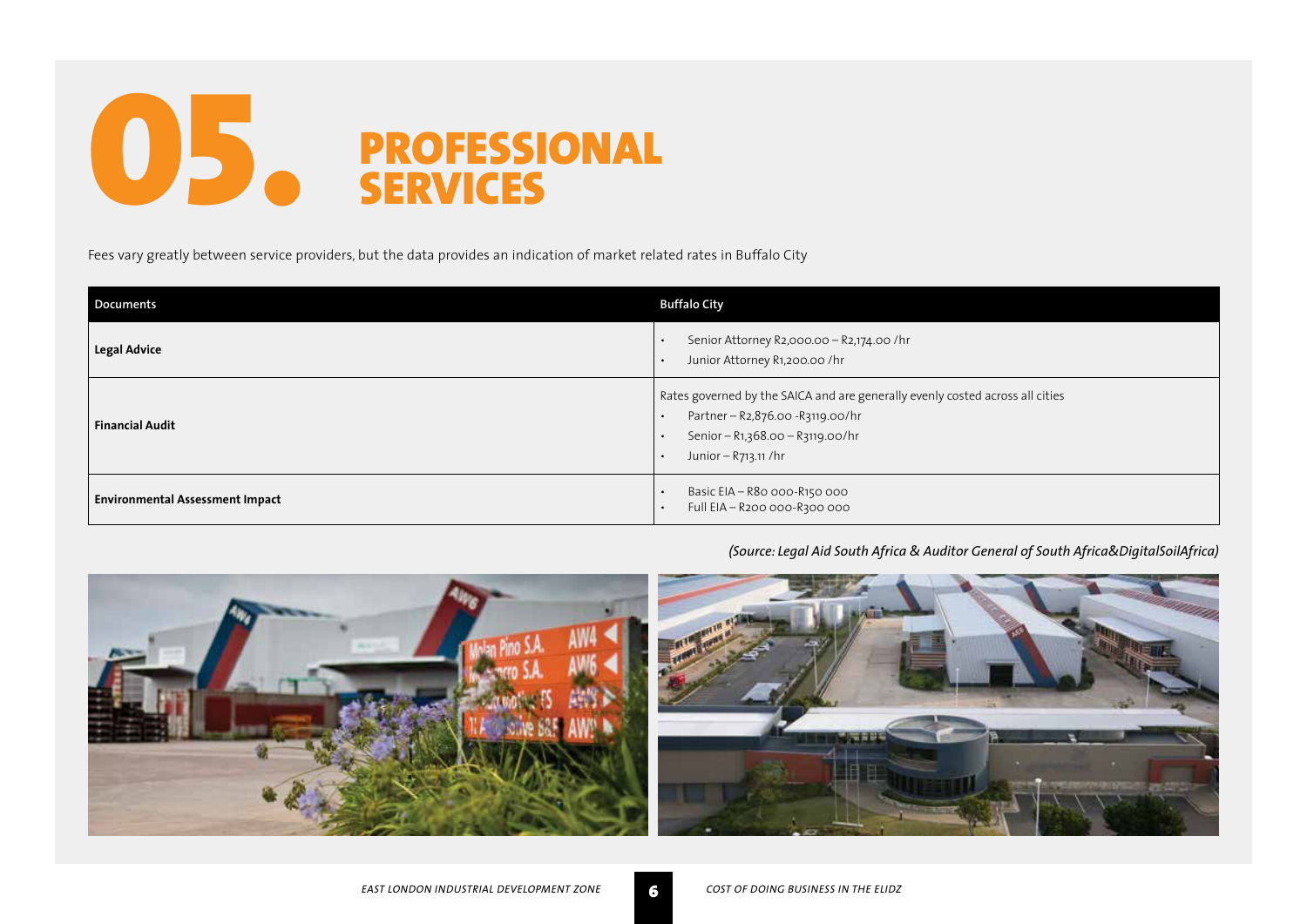

## BUILDING & INDUSTRIAL LAND – RENTAL

Shown below are ELIDZ market related prices

#### Factory Rentals

Average market value for **industrial buildings** in ELIDZ

| Size of premises  | <b>ELIDZ</b>       |
|-------------------|--------------------|
| $0M2 - 1000M2$    | $R$ 45 – R 50/M2   |
| 1001 M2 - 2000 M2 | R 45/M2            |
| 2001 M2 - 5000 M2 | $R$ 40 – $R$ 45/M2 |
| 5001 M2 and above | $R$ 33 – R 40/M2   |

## Industrial Land – Rentals

Average market value for **industrial land** in ELIDZ

| Size of premises                      | <b>ELIDZ</b>                 |
|---------------------------------------|------------------------------|
| oM <sub>2</sub> - 1000 M <sub>2</sub> | Gross- $R4.00/M2 - R5.00/M2$ |
| 1001 M2 - 2000 M2                     | Gross- $R4.00/M2$            |
| $2001 M2 - 5000 M2$                   | $Gross-R3.50/m2 - R4.00/M2$  |
| 5 001 M2 - 10 000 M2                  | Gross-R3.50/m2               |
| 10 001 M2 and above                   | Gross - R2.50/m2-R3.50/m2    |

## Industrial Land – Selling Price

Average market value for **vacant sites** in ELIDZ

| Size of premises   | <b>ELIDZ</b>                     |
|--------------------|----------------------------------|
| $0 M2 - 1000 M2$   | $R$ 400 – $R$ 500/M <sub>2</sub> |
| 1001 M2 - 2000 M2  | R400/M2                          |
| 2001 M2 - 5000 M2  | $R350 - R400/M2$                 |
| 5001 M2 - 10000 M2 | R350/M2                          |
| 10000 M2 and above | $R250 - R350/M2$                 |

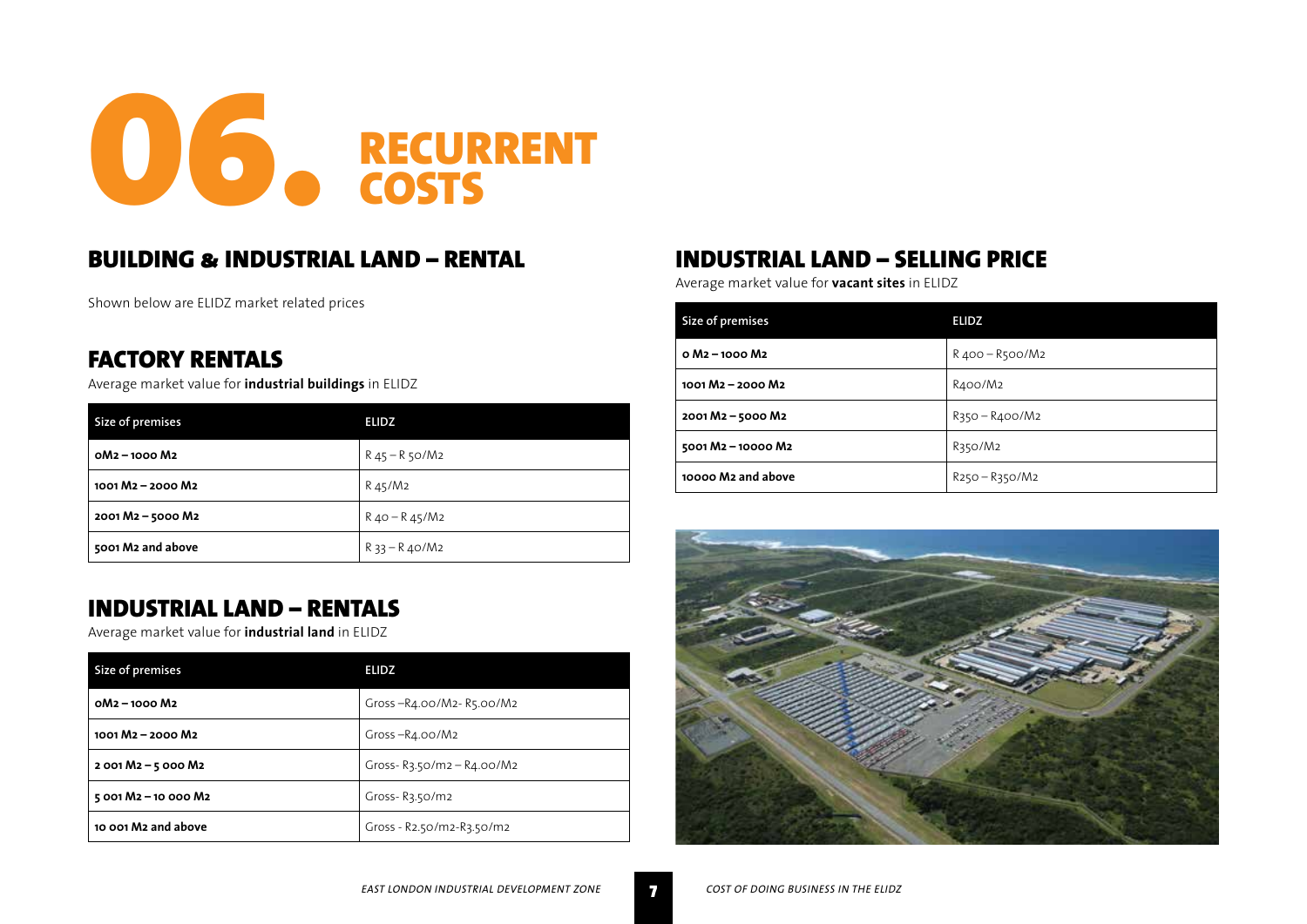

Monthly minimum wages in the BCMM region (Rate per hour)

| l SKILLED LEVEL                                                                                 | Minimum wage per hour                               | Monthly minimum wage                                 |
|-------------------------------------------------------------------------------------------------|-----------------------------------------------------|------------------------------------------------------|
| <b>Lower Skilled</b><br>(Tea maker/ cleaner)                                                    | $R$ 15.37 – R 23.81 (Dependent on the company size) | R 2459.2 - R 4229.22 (Dependent on the company size) |
| Semi-skilled clerical<br>(Defined repetitive duties)                                            | $R$ 21.20 – $R$ 36.56                               | $R$ 3,392 – $R$ 4,853.18                             |
| <b>Supervisory</b><br>(Up to 5 yrs experience with good knowledge)                              | $R$ 26.64 – R 39.33                                 | R 4,874.91 - R 5,890.50                              |
| Specialized/lower to middle management<br>(Managerial position, Grade 12 with 5 yrs experience) | $R$ 34.02 – $R$ 50.31                               | $R$ 6,634.56 – R 7,520.57                            |

*(Source: Recruitment agencies)* 

**Note:** Figures depend on the industry, bargaining council, management and the Basic Conditions of Employment Act

Maximum permissible working hours per week for each respective category of employees are subject to clause 5(2) of the Labour Act, with regard to averaging of working hours

• Work hours for an artisan, clerical assistant, clerks, controller, driver, general worker and repair person is 45 hours per week.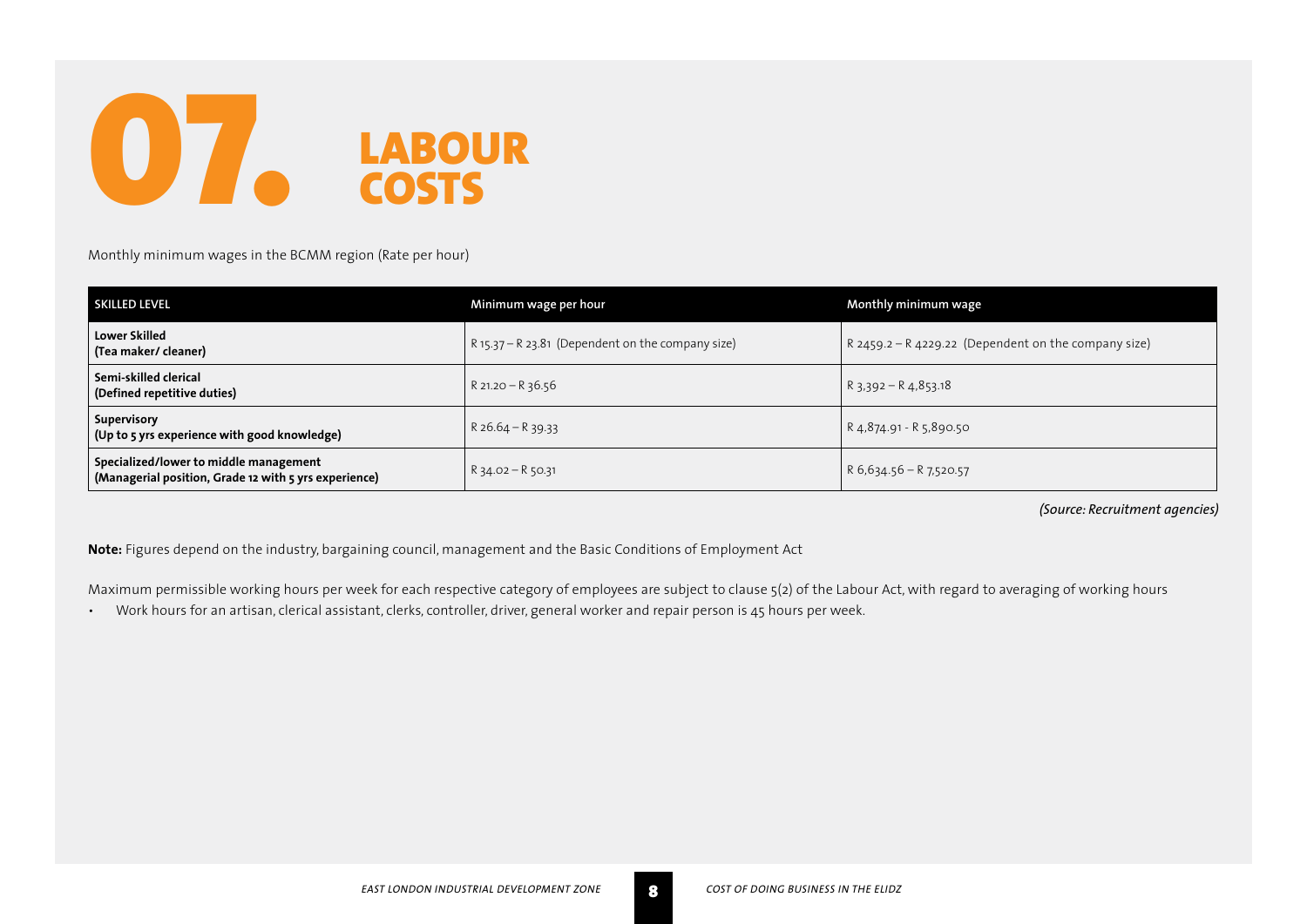

The tax rates, rebates, exemptions and deductions set out below were obtained from the South African Revenue Services (SARS) official website (www.sars.co.za) and are in respect of the year of assessment ending on 28 February 2019.

## **TAXATION**

| Type                                               | Rate %                                                                                                            |
|----------------------------------------------------|-------------------------------------------------------------------------------------------------------------------|
| Vat                                                | 15%                                                                                                               |
| <b>Corporate Tax</b>                               | 28% (15% within an IDZ)                                                                                           |
| <b>Dividend Tax</b>                                | 20%                                                                                                               |
| Foreign resident companies trading in South Africa | 33%                                                                                                               |
| <b>Skills Development Levy</b>                     | 1% of the total amount paid in salaries to employees                                                              |
| <b>Unemployed Insurance Contributions</b>          | Employer must pay a total contribution of 2% (1% contributed by the employee & 1% contributed by the<br>employer) |
| <b>Estate Duty</b>                                 | 20% on the amount above R30 million                                                                               |

## Micro businesses (turnover less than R1 MILLION) – TURNOVER TAX

| Taxable turnover (R) | Rate of tax %                                        |
|----------------------|------------------------------------------------------|
| 0 - 335 000          | о%                                                   |
| 335 001 - 500 000    | 1% of each R1 above 335 000                          |
| 500 001 - 750 000    | $1650 + 2\%$ of the amount above 500 000             |
| 750 001 and above    | $\frac{1}{2}$ 6 650 + 3% of the amount above 750 000 |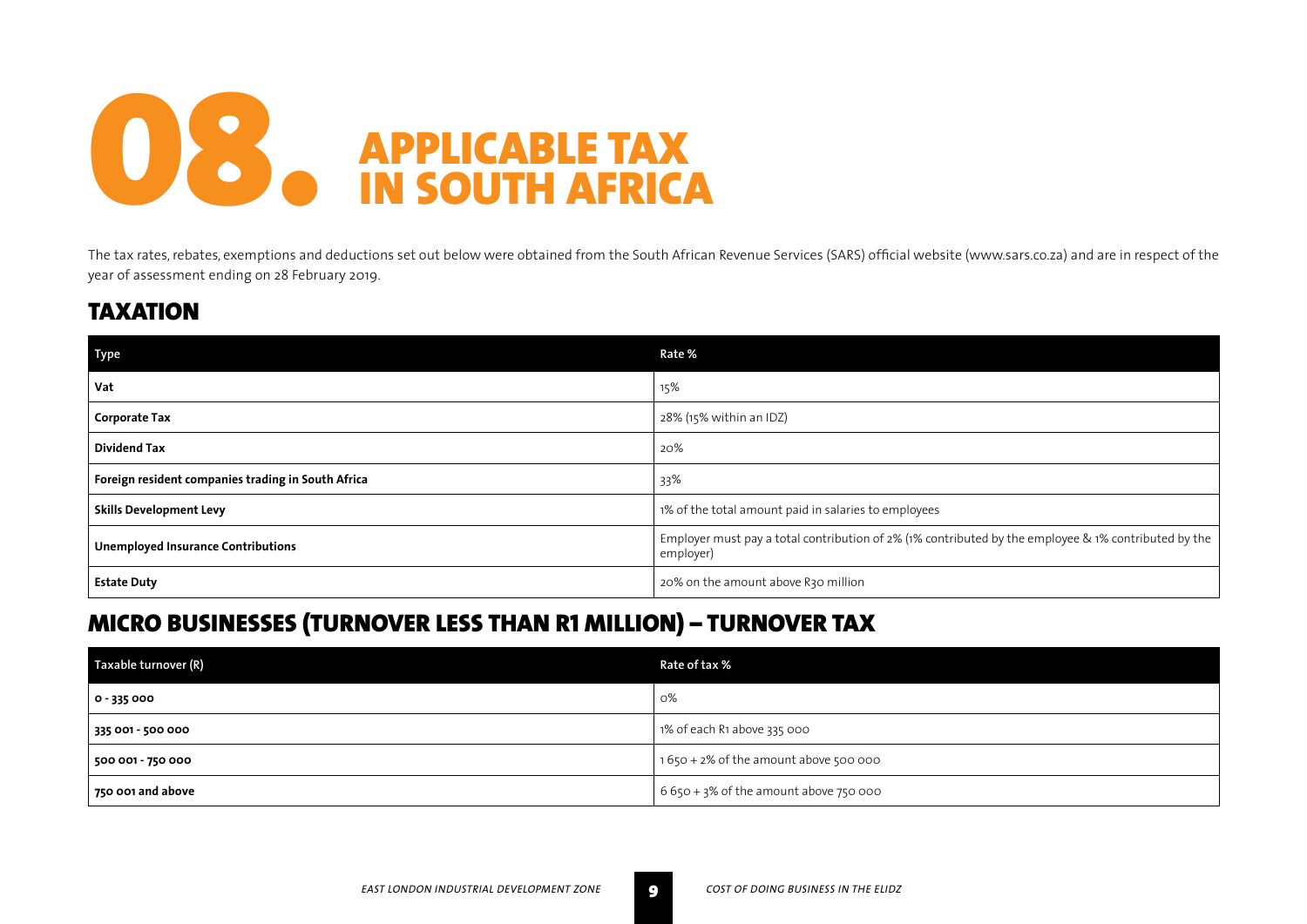## **08. APPLICABLE TAX IN SOUTH AFRICA (continued)**

## Small business corporation (turnover up to R20 million)

| Taxable income (R) | Rate of tax %                                  |
|--------------------|------------------------------------------------|
| $0 - 87300$        | O%                                             |
| 87 301 – 365 000   | 7% of taxable income above 87 300              |
| 365 001 - 550 000  | $19439 + 21\%$ of taxable income above 365 000 |
| 550 001 and above  | 58 289 + 28% of taxable income above 550 000   |

#### \*1 March 2021- 28 February 2022

#### Individual Income Tax

| Taxable income (R) | Taxable income %                                |
|--------------------|-------------------------------------------------|
| $0 - 216201$       | 18% of taxable income                           |
| 216 201 - 337 800  | 38 915 + 26% of taxable income above 216 200    |
| 337 801 - 467 500  | 70 532 + 31% of taxable income above 337 800    |
| 467 501 - 613 600  | 110 739 + 36% of taxable income above $467500$  |
| 613 601 - 782 200  | $163335 + 39\%$ of taxable income above 613 600 |
| 782 201-11656 600  | $229089 + 41\%$ of taxable income above 782 200 |
| 1656 601 and above | 587 593 + 45% of taxable income above 1 656 600 |

#### \*1 March 2021- 28 February 2022

## Tax on retirement funds

| $\blacksquare$ Withdrawal Benefit | Rate %                                                      |
|-----------------------------------|-------------------------------------------------------------|
| $R_0 - R_25,000$                  | 0%                                                          |
| R 25,001 - R 660,000              | 18% of taxable income above R25 000                         |
| R 660,001 - R 990,000             | $R$ 114,300 + 27% of taxable income above R 660,000         |
| R 990,001 and above               | $\mid$ R 203,400 + 36% of taxable income above R 1,050, 000 |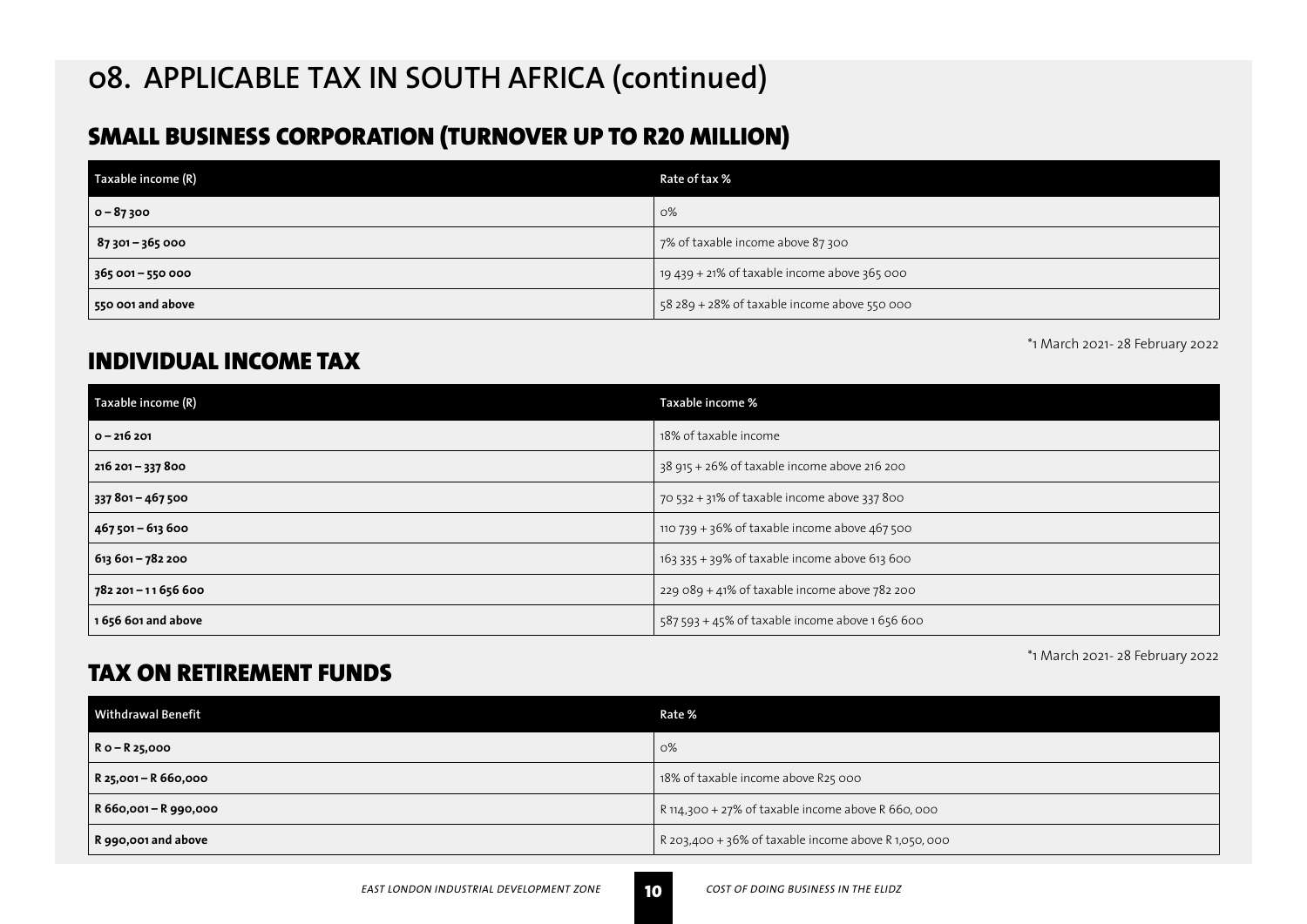## **08. APPLICABLE TAX IN SOUTH AFRICA (continued)**

## Tax on retirement funds **- continued**

| <b>Benefits or Severance Benefits</b> | Rate %                                             |
|---------------------------------------|----------------------------------------------------|
| R o – R 500,000                       | 0% of taxable income                               |
| R 500,001 - R 700,000                 | 18% of taxable income above R 500,000              |
| R 700,001 – R 1,050,000               | R 36,000 + 27% of taxable income above R7000,000   |
| R 1,050,001 and above                 | R 130,500 + 36% of taxable income above R1,050,000 |

## Capital Gains

| <b>Type</b>                   | Rate %                                        |
|-------------------------------|-----------------------------------------------|
| Individual and Special Trusts | Inclusion rate: 40% Max effective rate: 18%   |
| <b>Companies</b>              | Inclusion rate: 80% Max effective rate: 36%   |
| Other Trusts                  | Inclusion rate: 80% Max effective rate: 22.4% |

## Transfer Duty

(NOT payable if transaction is subject to VAT, Natural person and legal entities i.e. companies, trusts)

| Value of the property (R) | Rate %                                               |
|---------------------------|------------------------------------------------------|
| $0 - 1000000$             | о%                                                   |
| 1000 001-1375 000         | 3% of the value above R1 000 000                     |
| 1 375 001 - 1 925 000     | $R11250 + 6%$ of the value above R 1357 000          |
| 1925 001 - 24775 00       | $R$ 44 250 + 8% of the value above $R$ 1 925 000     |
| 2 475 001 - 11 000 000    | $R88250 + 11\%$ of the value above R2 475 000        |
| 11 000 001 and above      | $R11$ 000 001 + 13% of the value above $R11$ 000 000 |

\*1 March 2021 – 28 February 2022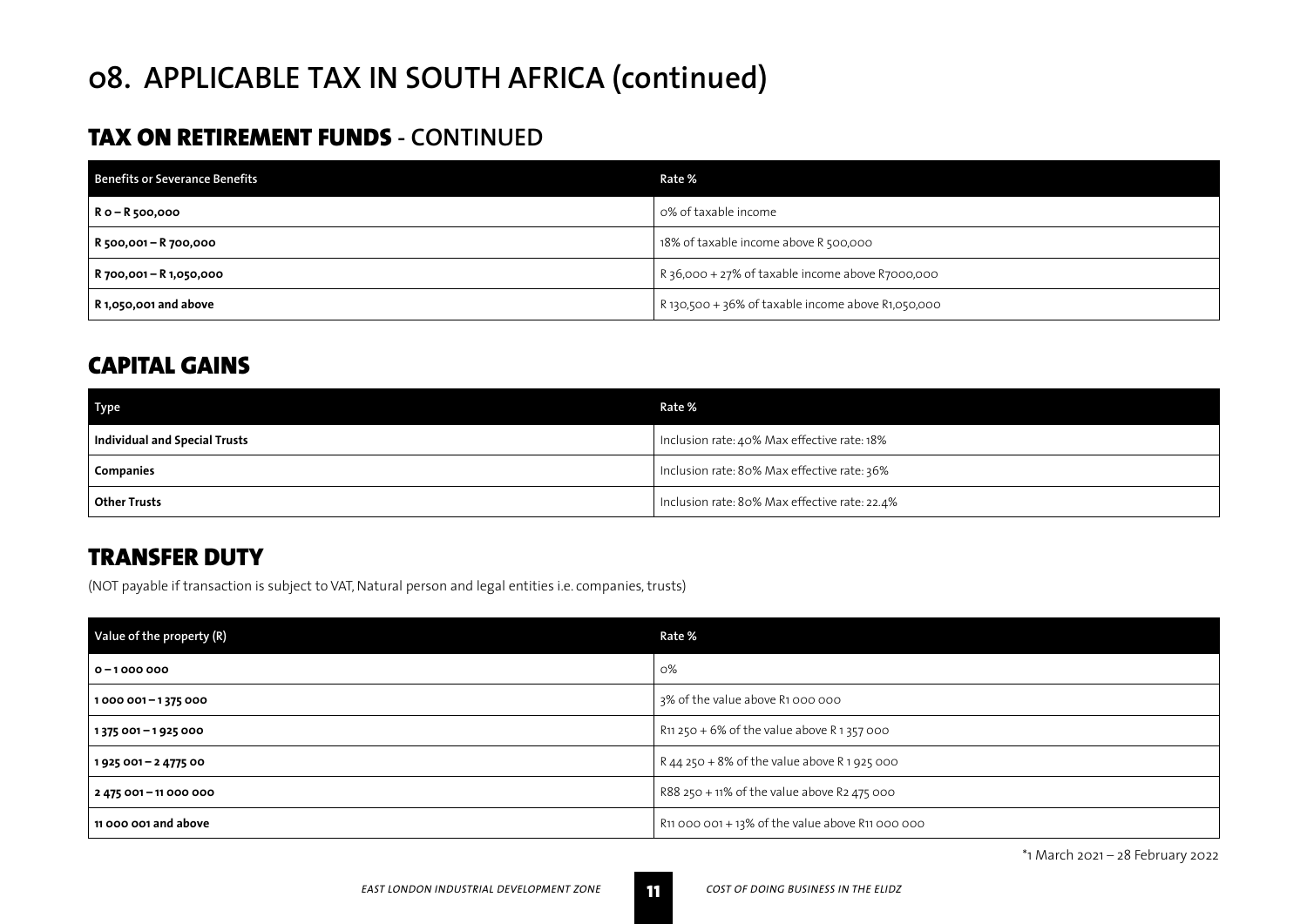## **08. APPLICABLE TAX IN SOUTH AFRICA (continued)**

## Tax on International Air Travel

| Air Travel                                                 | Rate        |
|------------------------------------------------------------|-------------|
| Flights to Southern African Customs Union (SACU) countries | <b>R100</b> |
| All other international flights                            | <b>R190</b> |

09. TRANSPORTATION & FREIGHT

Transportation and freight activities are crucial in logistics systems planning as such, the ELIDZ's close proximity to key transport networks bodes well for convenience seeking industries. Below is a list of charges associated with transporting goods from the BCMM region.

## Courier charges (DHL)

| To:                                        | <b>Buffalo City</b>   |
|--------------------------------------------|-----------------------|
| Any place in SA - overnight                | R441.31-R882.62       |
| Any place in SA - same day                 | Service not available |
| London                                     | R336.08-R405.00       |
| Botswana/Namibia/Swaziland/Malawi/Zimbabwe | $R314.11 - R455.59$   |
| Australia                                  | R563.93-R675.30       |
| <b>USA</b>                                 | R441.87 - R720.30     |
| Germany                                    | R424.78-R870.28       |
| Spain                                      | R424.78 - R536.16     |

*(Prices vary on what time of the day parcel arrives)*

(Source: SARS)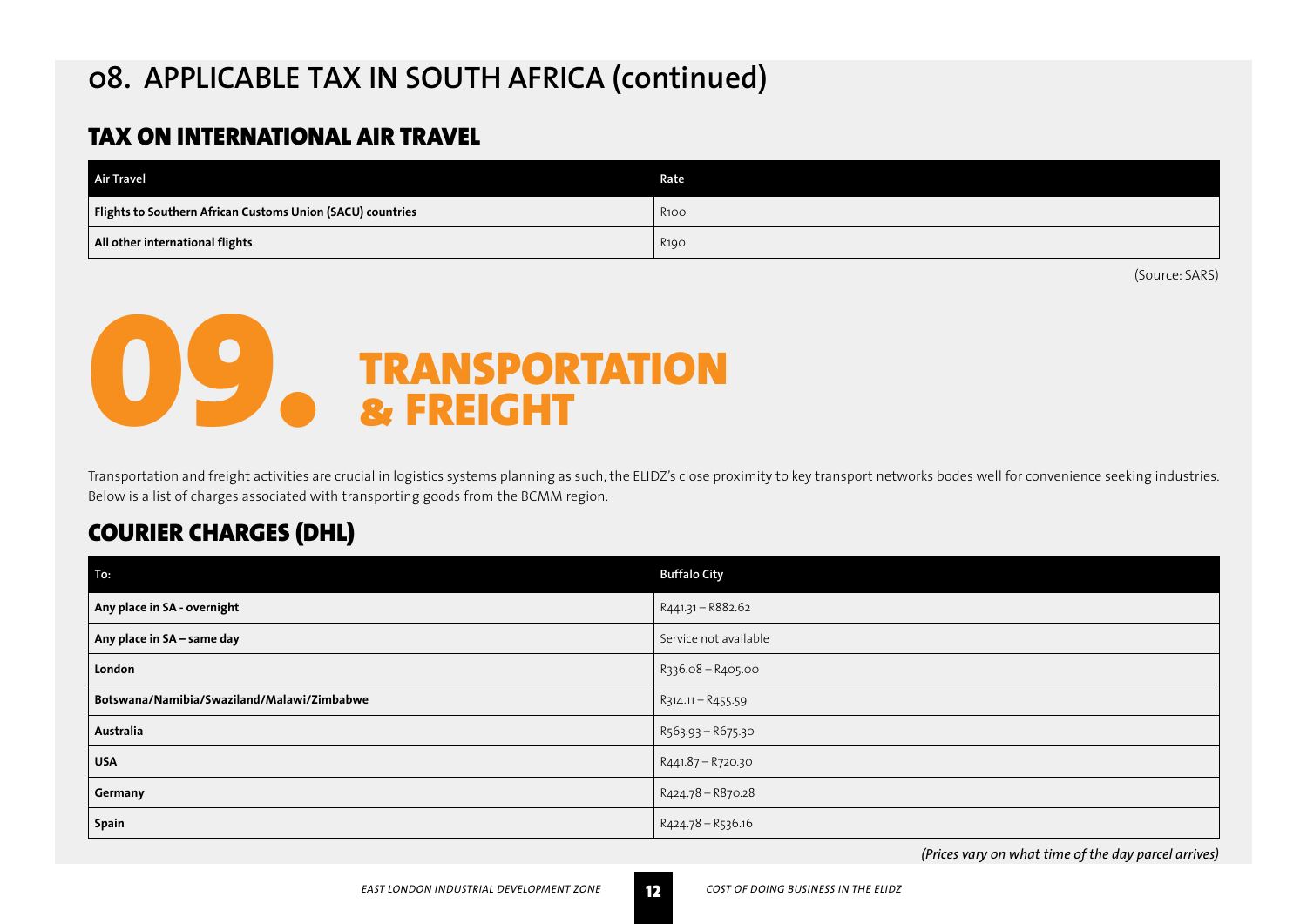## **09. TRANSPORTATION & FREIGHT (continued)**

## **SEA TRANSPORT**

| From Buffalo City to: | Number of days | Costs (2016)                                           |                                                        |
|-----------------------|----------------|--------------------------------------------------------|--------------------------------------------------------|
| <b>USA</b>            |                | <b>REEFER</b>                                          | <b>DRY</b>                                             |
| Los Angeles, CA       | 58 days        | $6,794$ USD - 20 ft<br>7,400 USD – 40 ft               | $3,616$ USD - 20 ft<br>5,271 USD - 40 ft               |
| N Charleston, SC      | 36 days        | 4,503 USD - 20 ft<br>$5,130$ USD – 40 ft               | $3,216$ USD - 20 ft<br>4,371 $USD - 40$ ft             |
| Savannah, GA          | 39 days        | 5,473 $USD - 20$ ft<br>5,794 $USD - 40$ ft             | $3,671$ USD – 20 ft<br>4,826 USD – 40 ft               |
| Newark                | 31 days        | 4,503 USD - 20 ft<br>$5,130$ USD – 40 ft               | $3,216$ USD - 20 ft<br>4,371 $USD - 40$ ft             |
| <b>UNITED KINGDOM</b> | 34 days        | 1,728 USD - 20 ft<br>$2,255$ USD – 40 ft               | Costs were not available by the time of going to print |
| London Gateway        | 24 days        | Costs were not available by the time of going to print | Costs were not available by the time of going to print |
| <b>CHINA</b>          | 39 days        | $698$ USD - 20 ft<br>1,168 USD - 40ft                  | Costs were not available by the time of going to print |

## Air transport of cargo (SAA)

*(Source: Safmarine) (Costs shown above are from 2016)*

| From Buffalo City to: | General                                                                             | <b>Express</b>                                                                                    | <b>Starlight Express (Night Freighter)</b>                         |
|-----------------------|-------------------------------------------------------------------------------------|---------------------------------------------------------------------------------------------------|--------------------------------------------------------------------|
| <b>Cape Town</b>      | R101.70 (minimum charge)<br>R8.00/kg (weight: <100kg)<br>R7.87/kg (weight: >100 kg) | R <sub>145</sub> .08 (minimum charge)<br>R28.20/kg (weight: <100kg)<br>R27.58/kg (weight: >100kg) | R <sub>145</sub> .08 (minimum charge)<br>R33.76/kg (weight per kg) |
| Johannesburg          | R101.70 (minimum charge)<br>R8.00/kg (weight: <100kg)<br>R7.87/kg (weight: >100kg)  | R <sub>145</sub> .08 (minimum charge)<br>R28.20/kg (weight: <100kg)<br>R27.58/kg (weight: >100kg) | R <sub>145</sub> .08 (minimum charge)<br>R33.76/kg (weight per kg) |
| Durban                | R101.70 (minimum charge)<br>R5.20/kg (weight: <100kg)<br>R5.07/kg (weight: >100kg)  | R <sub>145</sub> .08 (minimum charge)<br>R15.33/kg (weight: <100kg)<br>R14.99/kg (weight: >100kg) | R <sub>145</sub> .08 (minimum charge)                              |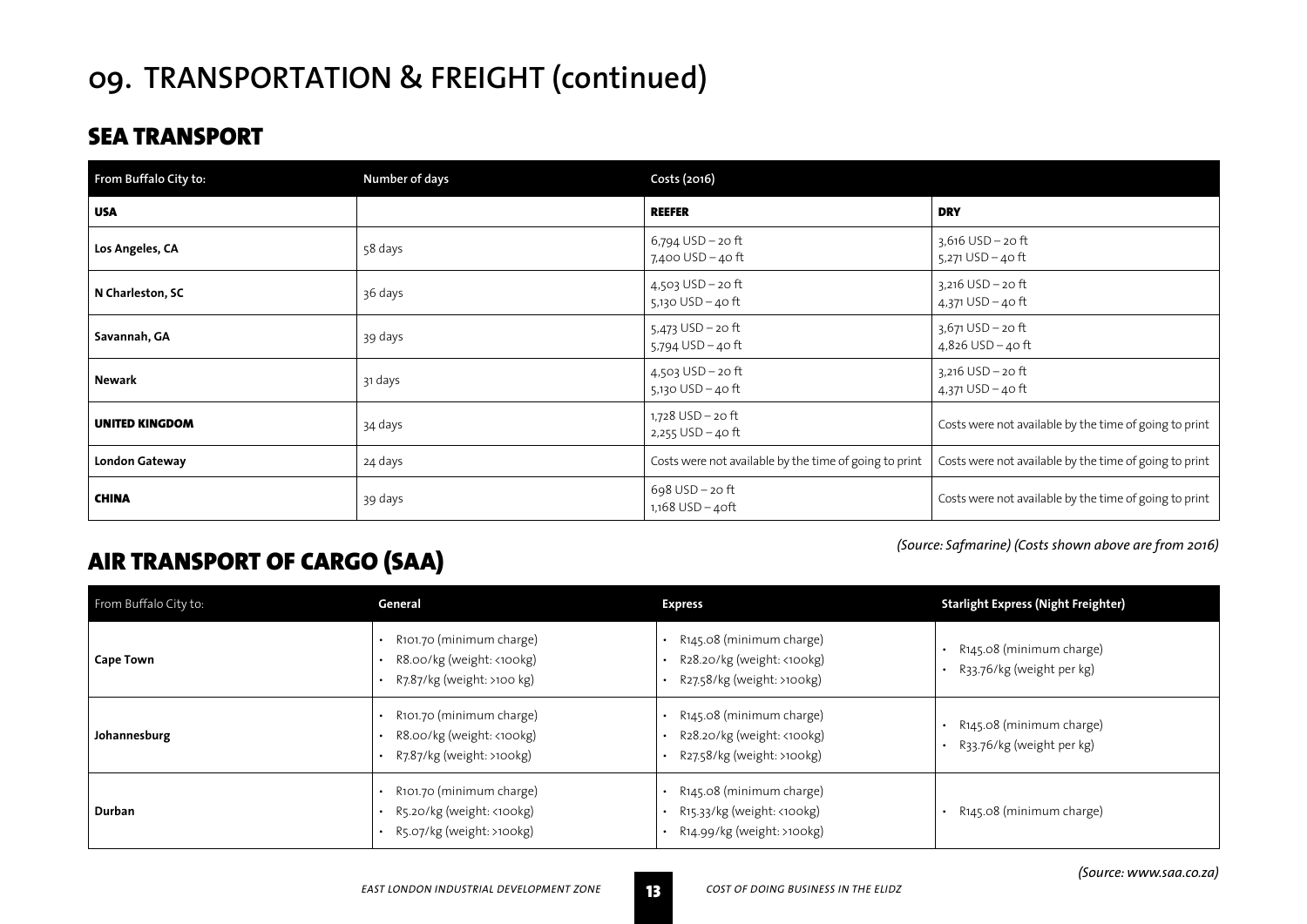

#### **As at 03 October 2018**

|                  | <b>REEF</b>       |                    | <b>COAST</b>            |                     |                     |                                  |
|------------------|-------------------|--------------------|-------------------------|---------------------|---------------------|----------------------------------|
| Petrol           | Unleaded<br>(LRP) |                    | Lead-Replacement Petrol | Unleaded            |                     | Lead-Replacement Petrol<br>(LRP) |
| <b>Type</b>      | 93                | 95                 | 93                      | 93                  | 95                  | 95                               |
| 02 FEBRUARY 2022 | R19.89            | R <sub>20.14</sub> | R19.89                  | R <sub>19</sub> .37 | R <sub>19</sub> .42 | R <sub>19</sub> .42              |

|                  | <b>REEF</b>         |                     | <b>COAST</b>        |                     |
|------------------|---------------------|---------------------|---------------------|---------------------|
| <b>Diesel</b>    |                     | <b>New</b>          |                     | <b>New</b>          |
| Type             | 500PPM              | 50PPM               | 500PPM              | 50PPM               |
| 03 February 2022 | R <sub>1</sub> 8.07 | R <sub>1</sub> 8.04 | R <sub>17</sub> .48 | R <sub>17</sub> .42 |

*(Prices may differ due to location) (AA / SAPIA website)*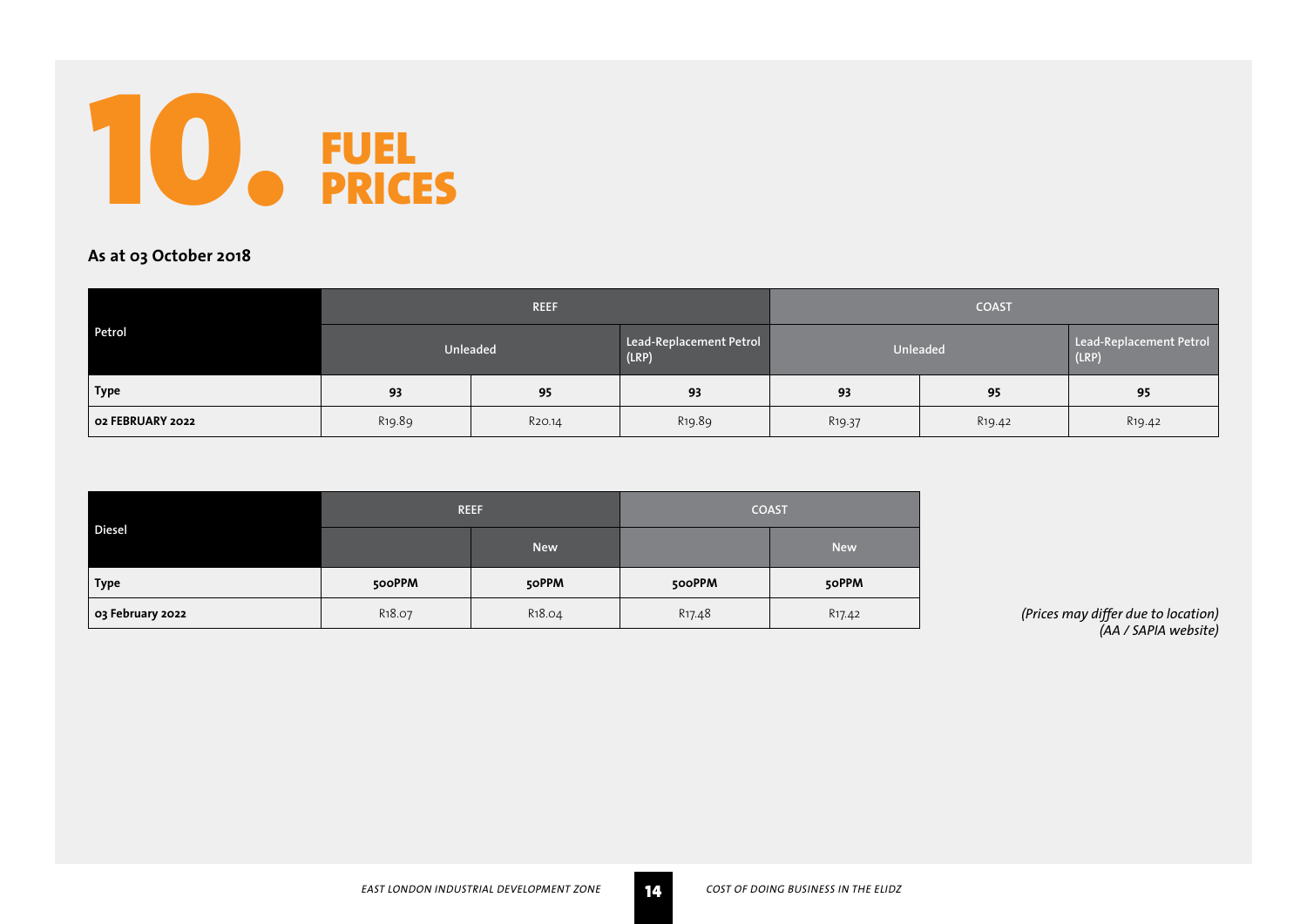| <b>.</b> | <b>UTILITIES</b> |
|----------|------------------|
|          |                  |

All ELIDZ SOC LTD Property Owners and Tenants will be required to pay services charges to the ELIDZ SOC LTD and BCMM, as the case may be, for the services rendered. Detailed utilities brochure is available upon request.

The charges for the following services will be payable to the ELIDZ SOC LTD:

## Portable Water Supply – Connections

| Charge for connections                                                                                                                 | Unit | Rate                |  |
|----------------------------------------------------------------------------------------------------------------------------------------|------|---------------------|--|
| NB: Water deposits are payable with connection charges before the work is carried out. The charges for new connections are as follows: |      |                     |  |
| <b>NORMAL METERED WATER CONNECTIONS</b>                                                                                                |      |                     |  |
| 15 MM                                                                                                                                  | Each | R3.48               |  |
| 20 mm                                                                                                                                  | Each | R <sub>4</sub> .55  |  |
| 25 mm                                                                                                                                  | Each | R12.27              |  |
| 40 mm                                                                                                                                  | Each | R22.36              |  |
| 50 mm                                                                                                                                  | Each | R <sub>2</sub> 8.54 |  |
| <b>COMBINATION METERED CONNECTIONS</b>                                                                                                 |      |                     |  |
| 50 mm                                                                                                                                  | Each | R63.97              |  |
| 80 mm                                                                                                                                  | Each | R92.83              |  |
| 100 mm                                                                                                                                 | Each | R127.13             |  |
| 150 mm                                                                                                                                 | Each | R187.38             |  |
| <b>METERED SPRINKLER CONNECTIONS</b>                                                                                                   |      |                     |  |
| 100 mm                                                                                                                                 | Each | R67.29              |  |
| 150 mm                                                                                                                                 | Each | R104.27             |  |
| Note that AMR (Automated Meter Reading) equipment is added at cost to the above connection charges                                     |      |                     |  |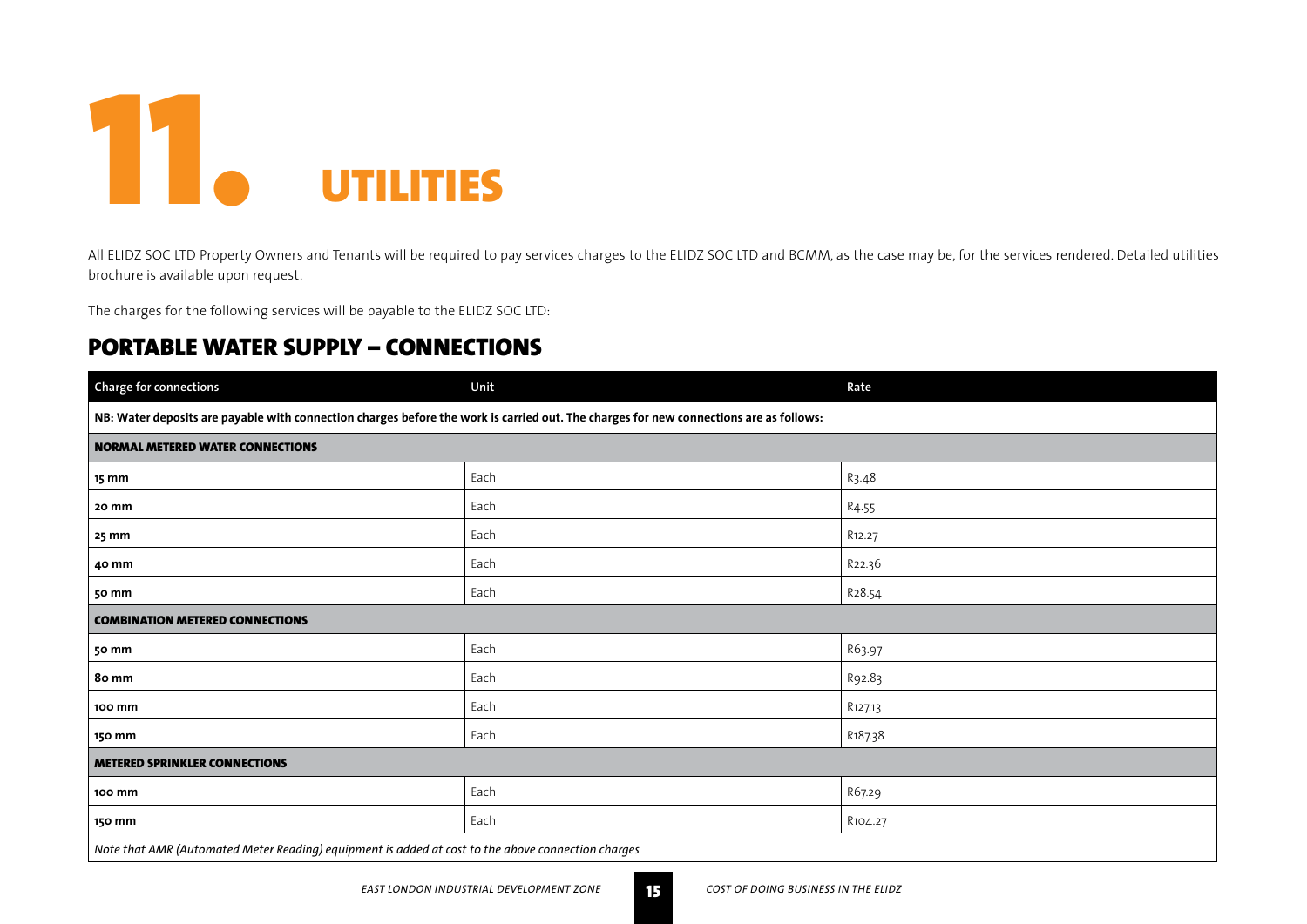## Portable Water Supply – Connections **- continued**

| Charge for connections                                                                                                   | Unit                                                                                                                                                                                                | Rate                     |  |
|--------------------------------------------------------------------------------------------------------------------------|-----------------------------------------------------------------------------------------------------------------------------------------------------------------------------------------------------|--------------------------|--|
| HIRE OF TEMPORARY METERED STANDPIPE CONNECTION                                                                           |                                                                                                                                                                                                     |                          |  |
| 50 mm (includes installation and removal)                                                                                | Each                                                                                                                                                                                                | R <sub>12</sub> , 305.00 |  |
| Deposit (refundable when service is no longer required)                                                                  | Sum                                                                                                                                                                                                 | R <sub>2</sub> ,395.00   |  |
| <b>SUNDRY SERVICE CHARGES</b>                                                                                            |                                                                                                                                                                                                     |                          |  |
| Flow and pressure test of water main                                                                                     | Per test                                                                                                                                                                                            | R <sub>2</sub> ,637.00   |  |
| Wasted visit of serviceman                                                                                               | Per visit                                                                                                                                                                                           | R <sub>1</sub> ,324.00   |  |
|                                                                                                                          | Applicable for visits requested by the Customer or builder which prove to be wasted due to the site not being cleared beforehand, or if the reported problem is found to be due to internal problem |                          |  |
| Closing and re-opening of ELIDZ SOC LTD valves requested by<br>customer by Customer or builder                           | Per set                                                                                                                                                                                             | R <sub>2</sub> ,570.00   |  |
| Repair of meter connection or stopcock (15 mm and 20 mm)                                                                 | Per event                                                                                                                                                                                           | R <sub>2</sub> ,752.00   |  |
| Note: Repairs of meter connection, stopcock or valve 25 mm and larger will be charged at cost plus 10%                   |                                                                                                                                                                                                     |                          |  |
| Disconnection of water supply                                                                                            | Per event                                                                                                                                                                                           | R <sub>1</sub> ,324.00   |  |
| Replacement of meter temporarily removed at request of Customer                                                          | Per event                                                                                                                                                                                           | R <sub>1</sub> ,652.00   |  |
| Replacement of meter unlawfully removed or by-passed by<br>occupier or owner                                             | Per event                                                                                                                                                                                           | R <sub>2</sub> ,752.00   |  |
| Note: An additional charge will be made for water used, the value of which will be estimated by the ELIDZ SOC LTD        |                                                                                                                                                                                                     |                          |  |
| Availability charge (Applicable to even not connected to the ELIDZ<br>SOC LTD water supply system)                       | Per month                                                                                                                                                                                           | R103.00                  |  |
| Testing of meter requested by Customer (Charge will only be<br>payable if meter is found to over record by less than 3%) | Per test                                                                                                                                                                                            | $Cost + 10$              |  |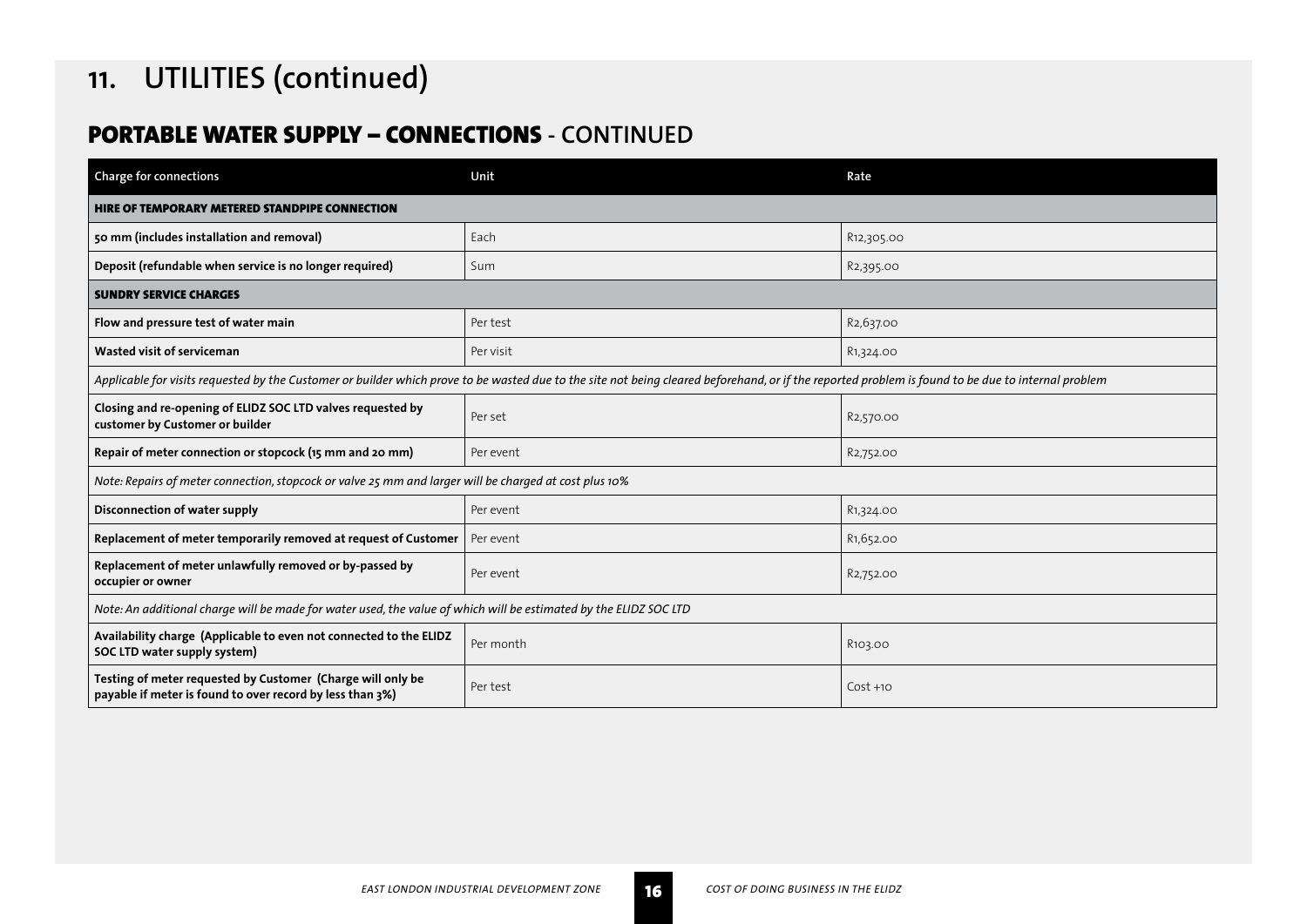## Portable Water Supply – service charges

| Normal Tariffs for Supply of Water                                                                                                             | Unit      | Rate                   |
|------------------------------------------------------------------------------------------------------------------------------------------------|-----------|------------------------|
| Industrial/commercial supply                                                                                                                   | Per kl    | R <sub>21</sub> .00    |
| Metered fire connection                                                                                                                        | Per kl    | R <sub>21</sub> .00    |
| Unmetered fire connection (Rental)                                                                                                             | Per month | R234.00                |
| Punitive Tariff When Water is Scarce<br>(by Special Resolution of BCMM Council)                                                                | Per kl    | R <sub>24</sub> .00    |
| <b>BUILDING WATER</b>                                                                                                                          |           |                        |
| Where portable water is required for building, the owner or builder shall apply and pay the amounts as set out below and the monthly accounts. |           |                        |
| The deposit or balance thereof after the payment of all accounts shall be refunded on completion of work.                                      |           |                        |
| Standard connection fee                                                                                                                        | Each      | R7, 714.00             |
| Deposit (0.25 % of the total value of the building work)                                                                                       | Minimum   | R <sub>1,1</sub> 80.00 |
| Tariff                                                                                                                                         | Per kl    | R <sub>20.00</sub>     |

#### Sewerage – connections & service charges

| CHARGE FOR CONNECTIONS: The charges for new (first time)<br>connections are as follows:                                                                 | Unit                      | Rate                                |
|---------------------------------------------------------------------------------------------------------------------------------------------------------|---------------------------|-------------------------------------|
| 100 mm dia connection                                                                                                                                   | For first time connection | R3,618.00                           |
| 150 mm dia connection                                                                                                                                   | For first time connection | R4,520.00                           |
| Additional connections are charged at cost plus 10% (irrespective of the usage of the installed connections)                                            |                           |                                     |
| <b>SERVICE CHARGES</b>                                                                                                                                  |                           |                                     |
| Charge for visit of serviceman                                                                                                                          | Per visit/call            | R906.00                             |
| Note in terms of the By-Laws, the constants determining the tariffs are set by Council every six (6) months. All tariffs exclude VAT except where shown |                           |                                     |
| Charge for clearance of ELIDZ SOC LTD sewer serving<br>one property only                                                                                | Per clearance             | R <sub>1</sub> ,8 <sub>10</sub> .00 |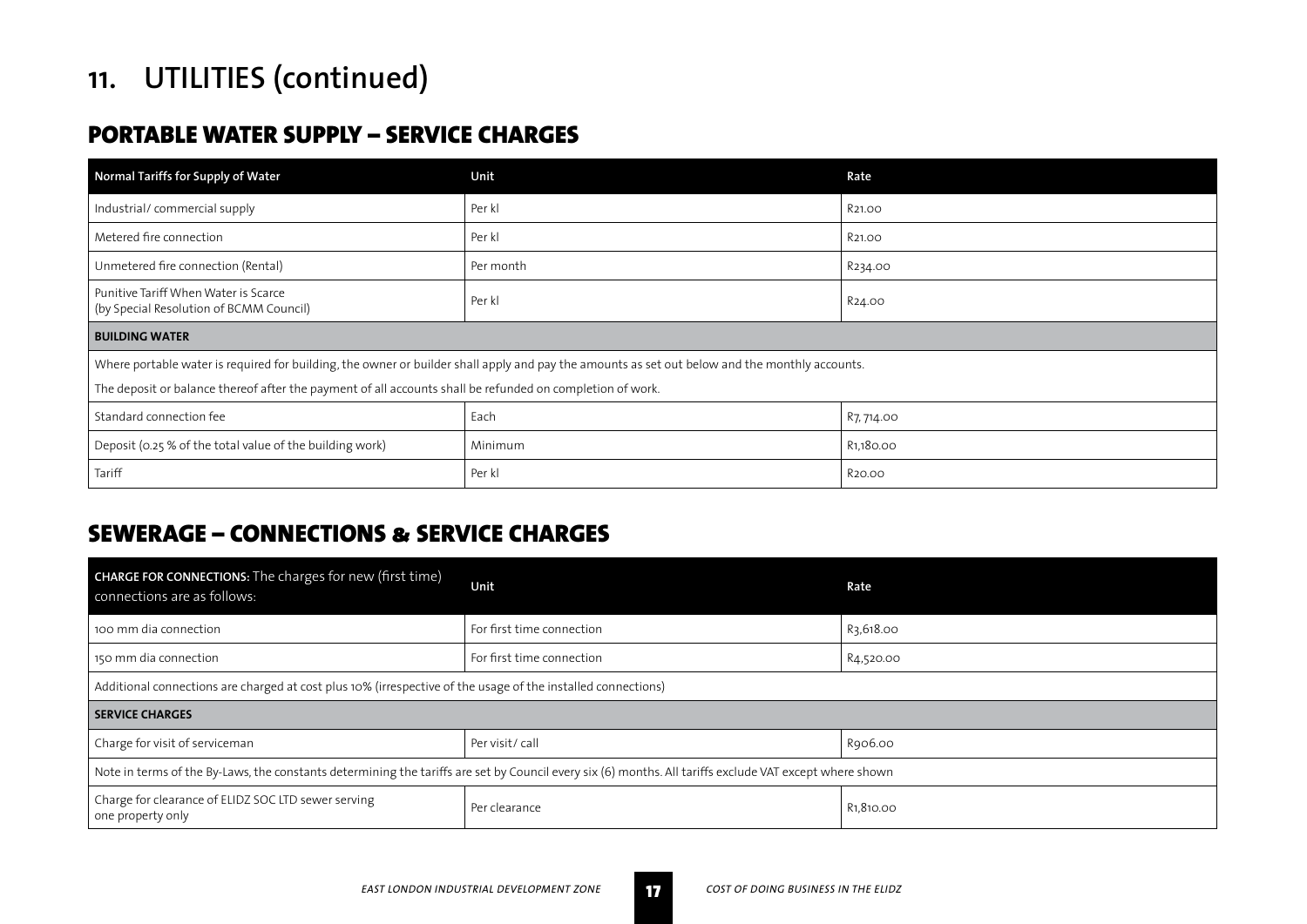## Electricity Services – connections

| <b>CAPITAL CONNECTION CHARGES:</b><br>(Include Automated Meter Reading equipment and are non-<br>refundable, and payable upon application) | Unit           | Rate    |
|--------------------------------------------------------------------------------------------------------------------------------------------|----------------|---------|
| Large power user on tariff 3A, single 400V service, with a maximum<br>demand <1 MVA                                                        | Per connection | At cost |
| Large power user on tariff 3B, single or dual 11KV service, with a<br>maximum demand >1 MVA                                                | Per connection | At cost |
| Time of use tariff 4A, single 400V service, with a maximum demand<br><1 MVA                                                                | Per connection | At cost |
| Time of use tariff 4B, requiring either a single or dual 11KV service,<br>with a maximum demand >1 MVA but <10 MVA                         | Per connection | At cost |
| <b>ADDITIONAL CHARGES:</b><br>A once-off Network Upgrade is charged on all new connection<br>applications                                  | kVA            | R159.00 |
| Rate applied to ELIDZ SOC LTD by Eskom (National power utility) & Buffalo City Metropolitan Municipality (BCMM)                            |                |         |

## Sewerage – connections & service charges

| CHARGE FOR CONNECTIONS: The charges for new (first time)<br>connections are as follows:                                                                 | Unit                      | Rate                                |
|---------------------------------------------------------------------------------------------------------------------------------------------------------|---------------------------|-------------------------------------|
| 100 mm dia connection                                                                                                                                   | For first time connection | R3,618.00                           |
| 150 mm dia connection                                                                                                                                   | For first time connection | R4,520.00                           |
| Additional connections are charged at cost plus 10% (irrespective of the usage of the installed connections)                                            |                           |                                     |
| <b>SERVICE CHARGES</b>                                                                                                                                  |                           |                                     |
| Charge for visit of serviceman                                                                                                                          | Per visit/call            | R906.00                             |
| Note in terms of the By-Laws, the constants determining the tariffs are set by Council every six (6) months. All tariffs exclude VAT except where shown |                           |                                     |
| Charge for clearance of ELIDZ SOC LTD sewer serving<br>one property only                                                                                | Per clearance             | R <sub>1</sub> ,8 <sub>10</sub> .00 |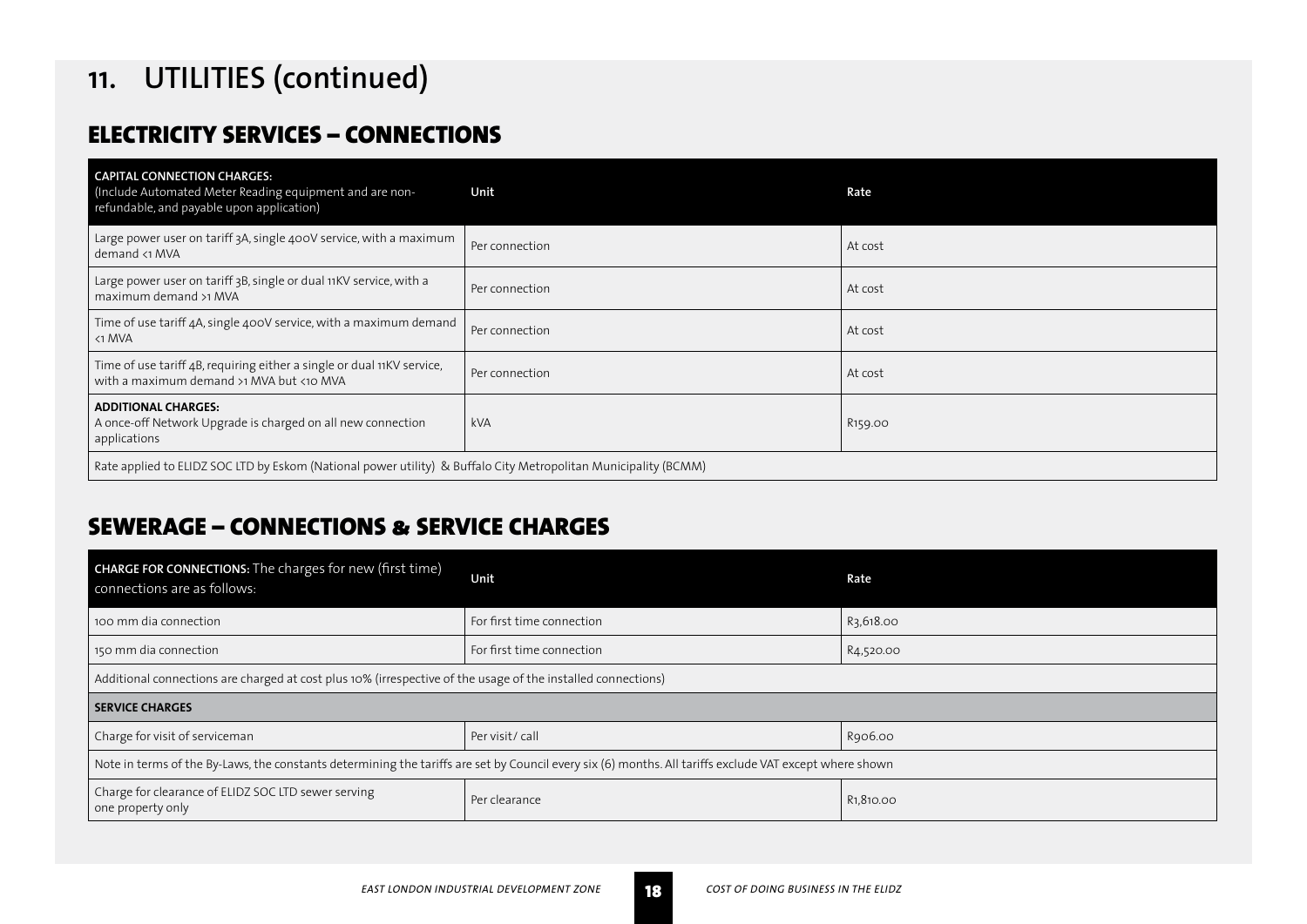## Electricity Services – service charges

|                                                                                                                                                                                                                                            | Unit        | Rate                                                   |
|--------------------------------------------------------------------------------------------------------------------------------------------------------------------------------------------------------------------------------------------|-------------|--------------------------------------------------------|
| Scale 3A: Large Power Consumer                                                                                                                                                                                                             |             |                                                        |
| Nominal supply voltage to customer                                                                                                                                                                                                         | 400V        | Costs were not available by the time of going to print |
| Demand capacity not exceeding                                                                                                                                                                                                              | 1000 KVA    | Costs were not available by the time of going to print |
|                                                                                                                                                                                                                                            |             |                                                        |
| Basic charge per month                                                                                                                                                                                                                     | Basic/month | R939.48                                                |
| Monthly maximum demand                                                                                                                                                                                                                     | Kva/month   | R289.61                                                |
| Scale 3B: Large Power Consumer                                                                                                                                                                                                             |             |                                                        |
| Nominal supply voltage to customer                                                                                                                                                                                                         | 11 000V     | Costs were not available by the time of going to print |
| Demand capacity not exceeding                                                                                                                                                                                                              | 1000 KVA    | Costs were not available by the time of going to print |
|                                                                                                                                                                                                                                            |             |                                                        |
| Basic charge per month                                                                                                                                                                                                                     | Basic/month | R <sub>1</sub> ,412.10                                 |
| Monthly maximum demand                                                                                                                                                                                                                     | Kva/month   | R271.96                                                |
| For Scale 4A: Large Power Time of Use Consumer<br>High season active energy charges in the ELIDZ such as July, August and Sept are subject to demand (peak, standard and off peak period) and these range between R3.72 per kWh and Ro.80. |             |                                                        |

Low season active energy charges are also subject to demand (peak, standard and off peak period) and these range between R2.06 per kWh and R0.74.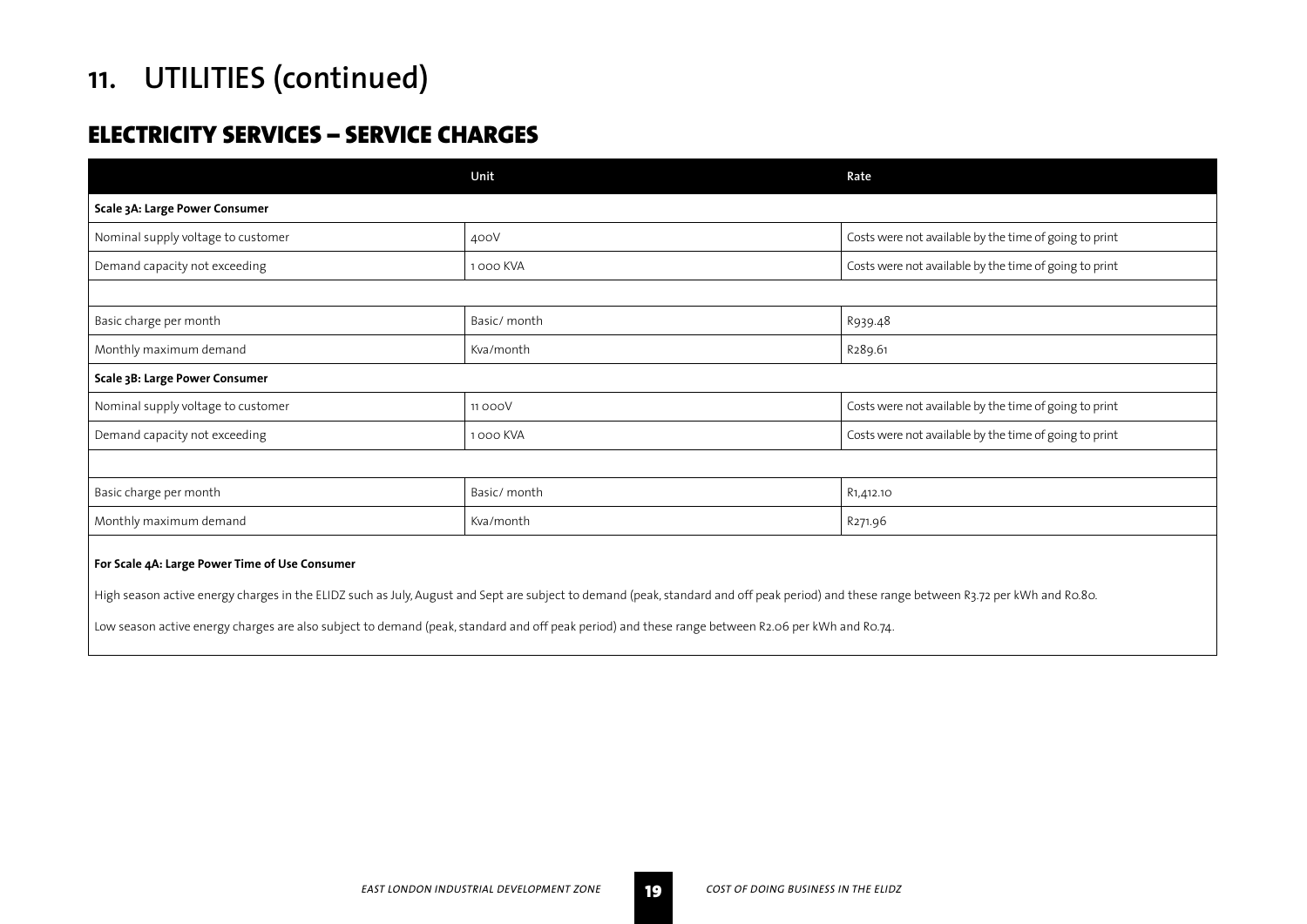

Telecommunications is an important tool for businesses. It enables effective communication with customers and delivers high standards of customer service. As such, below are detailed costs of telecommunications (Telkom & ELIDZ).

## Local telephone calls (Telkom)

| Call distance          | Peak Time (7am – 7pm)              | Off-Peak Time (7pm – 7am)          |
|------------------------|------------------------------------|------------------------------------|
| Local (o-50KM)         | R 0.82 /minute, billed per second  | R 0.44 /minute, billed per second  |
| Local distance (>50KM) | R 1.07 / minute, billed per second | R 0.50 / minute, billed per second |

## International outgoing calls (Telkom: Landline)

| <b>Country</b>     | Peak Time (8am - 8pm)              | Off-Peak Time                      |
|--------------------|------------------------------------|------------------------------------|
| <b>UK</b>          | R 0.61 / minute, billed per second | R 0,61 / minute, billed per second |
| <b>USA</b>         | R 0,61 / minute, billed per second | R 0,61 / minute, billed per second |
| Australia          | R 0.94 / minute, billed per second | R 0.94 /minute, billed per second  |
| <b>Netherlands</b> | R 9.79 / minute, billed per second | R 9.79 / minute, billed per second |
| India              | R 2.62 / minute, billed per second | R 2.62/ minute, billed per second  |
| Germany            | R 6.42 / minute, billed per second | R 6.42 / minute, billed per second |
| China              | R 5.00 / minute, billed per second | R 5.00 / minute, billed per second |
| Spain              | R 1,09 / minute, billed per second | R 1,09 / minute, billed per second |
| Italy              | R 0,75 / minute, billed per second | R 0,75 / minute, billed per second |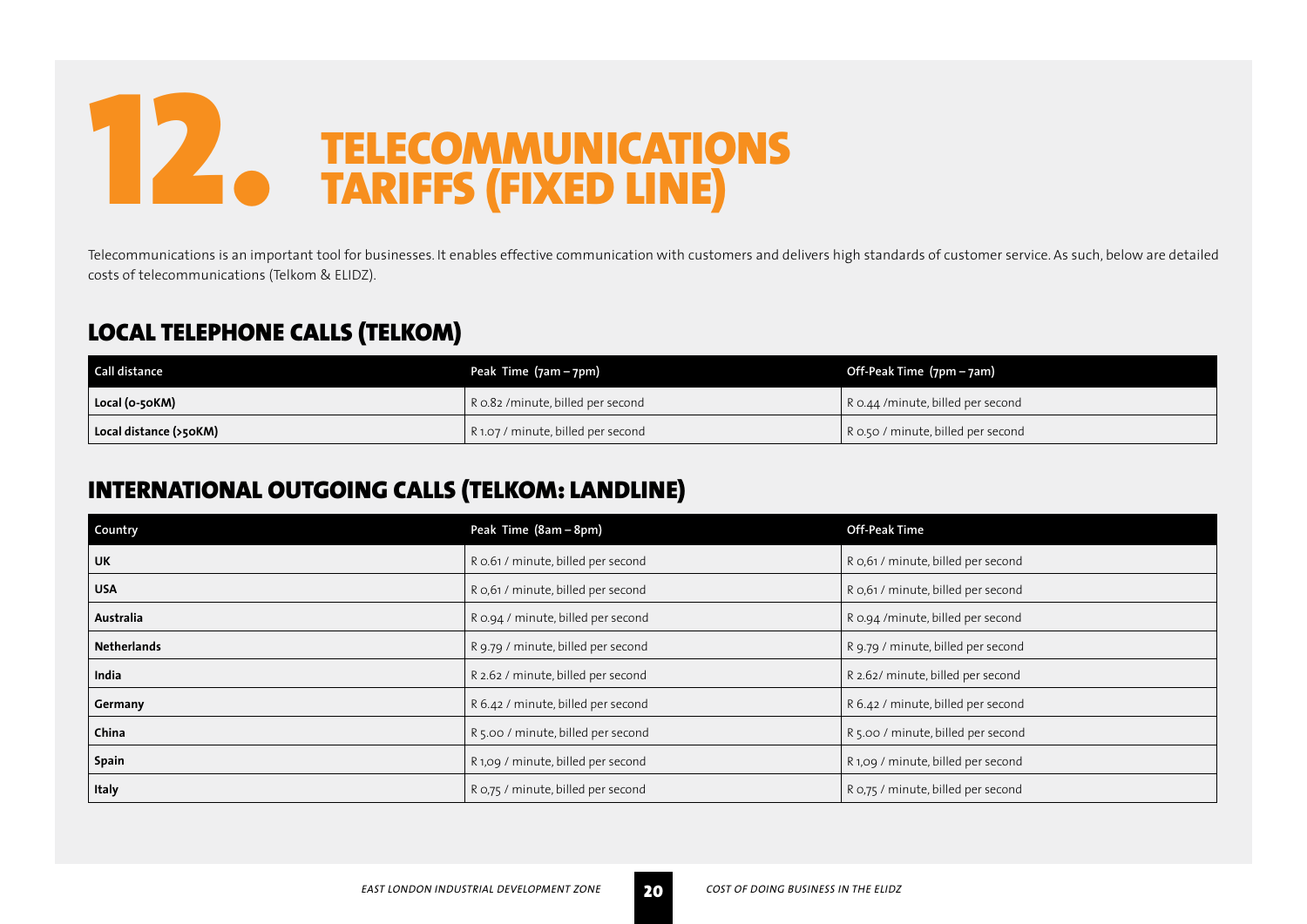## **12. TELECOMMUNICATIONS TARIFFS (FIXED LINE) (continued)**

## Telecommunications Tariffs (Mobile)

| Landline (Telkom) to mobile numbers | Peak Time (7am – 8pm) | Off-Peak Time      |
|-------------------------------------|-----------------------|--------------------|
| Per-second billing                  | $R$ 1.31/60 seconds   | $R1.06/60$ seconds |

## Mobile to mobile

| Dependent on package | Per Second Billing             |
|----------------------|--------------------------------|
| MTN                  | $R$ 0.79 – R 1.50 / 60 seconds |
| Vodacom              | $R$ 0.79 – R 1.20 / 60 seconds |
| $ $ Cell C           | R o.66 - R 1.10 / 60 seconds   |

*Sources: www.mybroadband.co.za | www.vodacom.co.za | www.bundlefundi.co.za*

## Telecommunications connection & rental

| Telkom line installation and rentals     | Speed                | Installation | <b>Monthly Rental</b> |
|------------------------------------------|----------------------|--------------|-----------------------|
| Analogue line - Residential              | R 1.31/60 seconds    | R 815.85     | R 223.03              |
| <b>Analogue line - Business</b>          |                      | R 1,150.96   | R 293.95              |
| ISDN <sub>2</sub>                        |                      | R 1,029.99   | R 498,95.00           |
| <b>ISDN2A</b>                            |                      | R 1,405.71   | R 528,25.00           |
| ISDN 30 - single link                    |                      | R 55,466.72  | R 6,292.90            |
| ISDN 30 - up to 4 links (price per link) |                      | R 41,601.19  | R 6,292.90            |
| ISDN 30 - up to 9 links (price per link) |                      | R 38,827.89  | R 6,292.90            |
| ISDN $30 - 510$ links (price per link)   |                      | R 36,860.89  | R 6,292.90            |
| <b>DSL</b> (Faster)                      |                      | R 792.00     | R 301.62              |
| <b>DSL</b> (Fastest)                     | Max 10 MBps Download | R 792.00     | R 428.73              |
| DSL Elite (VDSL)                         | Max 20 MBps Download | R 792.00     | R 503.38              |
| DSL Elite + (VDSL)                       | Max 40 MBps Download | R 792.00     | R 604.26              |

*Source: Telkom site (Telkom line installation) (Prices inclusive of 15% VAT)*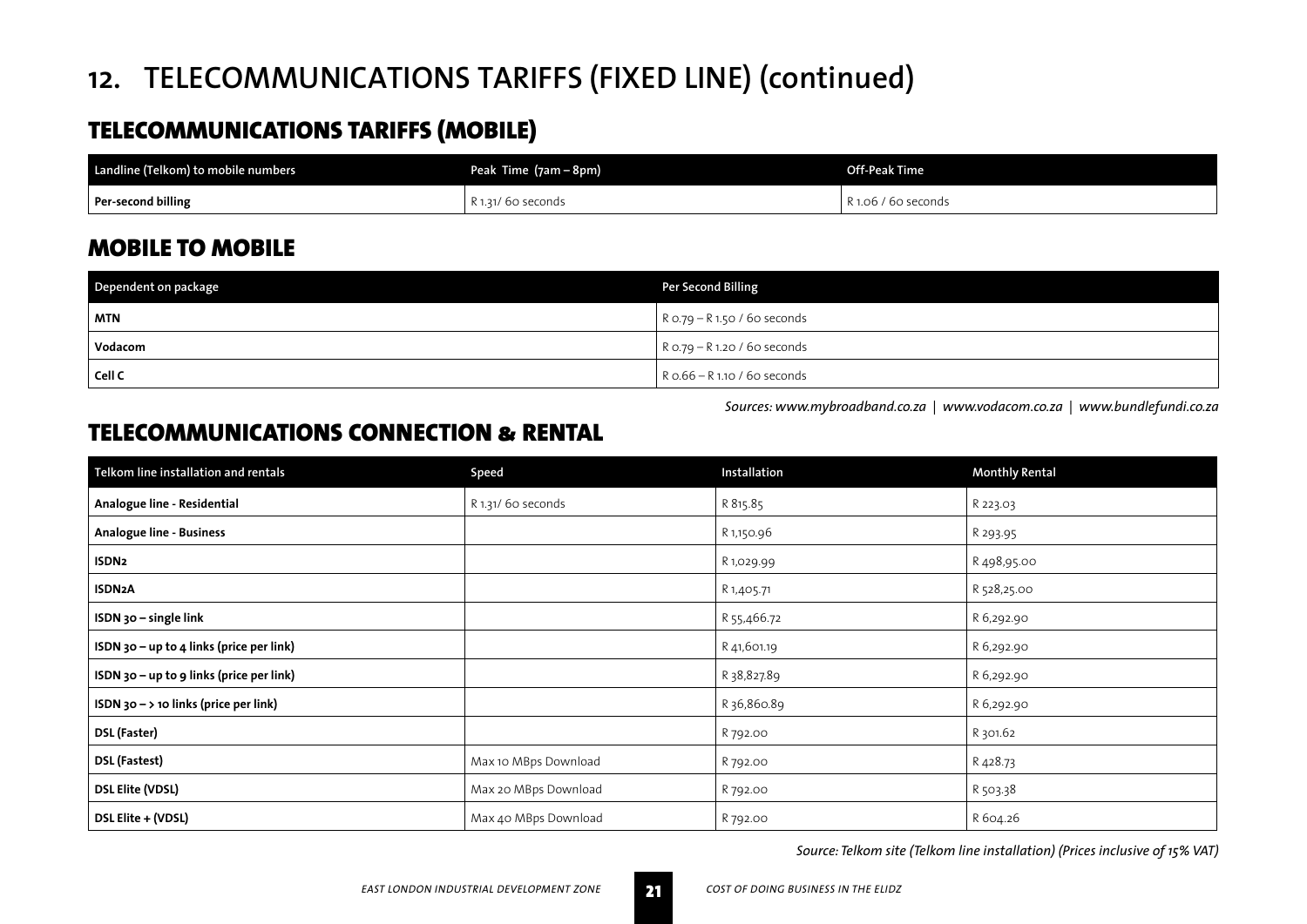## **12. TELECOMMUNICATIONS TARIFFS (FIXED LINE) (continued)**

## Telecommunications rental

| Internet service provider (Telkom Internet) | Speed / Monthly Bandwidth       | <b>Monthly Fee</b>                                     |
|---------------------------------------------|---------------------------------|--------------------------------------------------------|
| <b>Business Softcap (over DSL)</b>          | 8, 10, 40MBps / 100GB per month | Costs were not available by the time of going to print |
| <b>Business Uncapped (over DSL)</b>         | 8 MBps                          | R899.00                                                |
|                                             | 10 MBps                         | R999.00                                                |
|                                             | 20 MBpS                         | R <sub>1,099</sub> .00                                 |
|                                             | 40 MBps                         | R1,399.00                                              |
|                                             | 100 MBps                        | R1,799.00                                              |
| <b>Fibre to the Business (FTTB)</b>         | 40 MBps / Uncapped              | R 2,722.67                                             |
|                                             | 100 MBps / Uncapped             | R 3,227.06                                             |

*(Note: ISP charge for DSL-based connections exclude the Telkom DSL line charges; ISP charges for fibre-based connections include the fibre line charges)*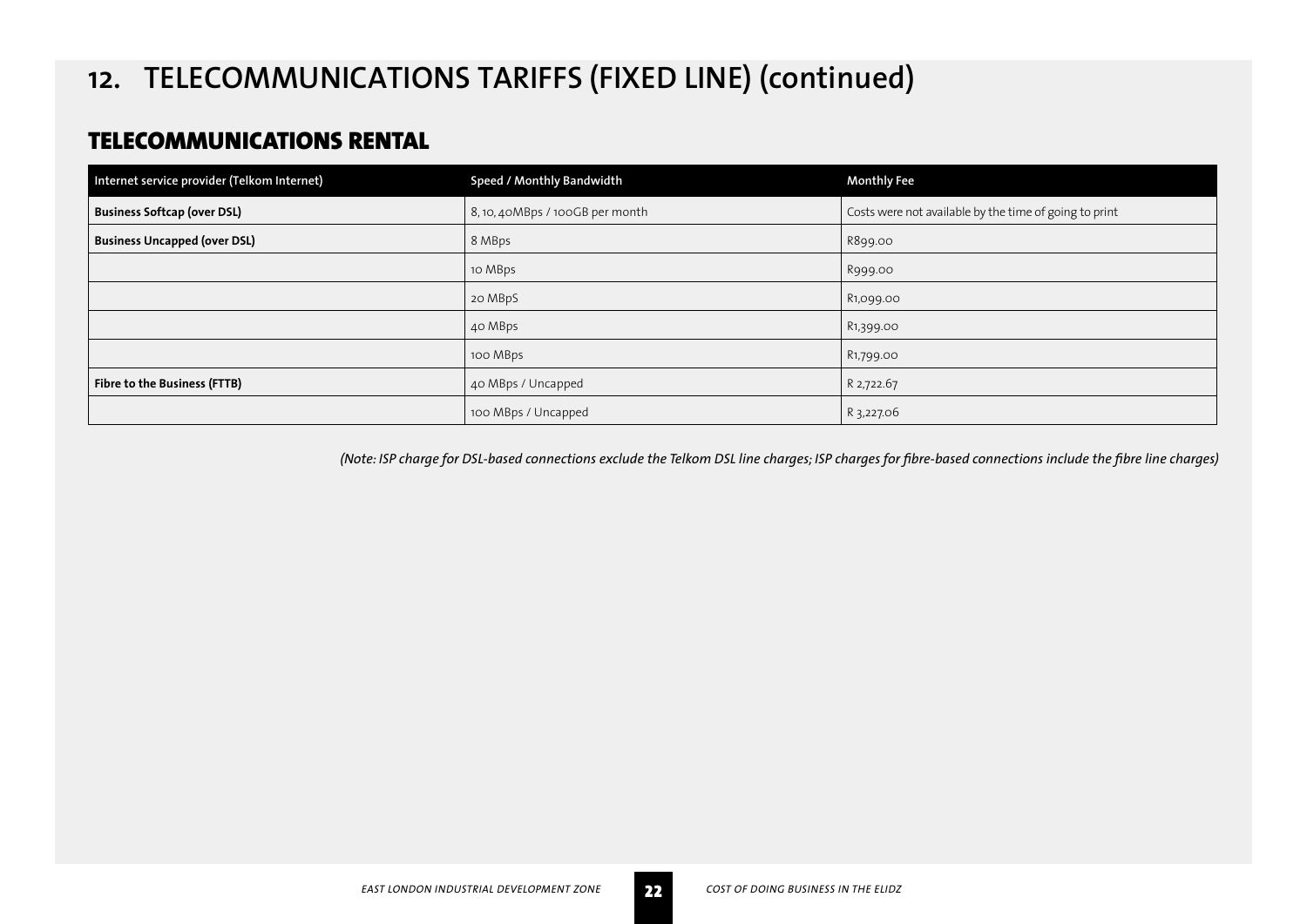# **13. ELIDZ SERVICE CATALOGUE (INTERNET, VEEAM BACKUP, FIBRE, CLOUD HOSTING AND RACKING SERVICES)** RACKING SERVICES)

Telecommunications is an important tool for businesses. It enables effective communication with customers and delivers high standards of customer service. As such, below are detailed costs of telecommunications (Telkom & ELIDZ).

#### ELIDZ INTERNET RENTAL

| <b>Internet Access Service Bundles</b>                       | 2 Mbps Internet Access | 5 Mbps Internet Access | 10 Mbps Internet Access | 20 Mbps Internet Access | 50 Mbps Internet Access |
|--------------------------------------------------------------|------------------------|------------------------|-------------------------|-------------------------|-------------------------|
| <b>Dedicated Cost Per Month</b>                              | R750.00                | R <sub>1</sub> ,725.00 | R3,150.00               | R5,700.00               | R <sub>12</sub> ,750.00 |
| <b>Shared Cost Per Month</b>                                 | R250.00                | R575.00                | R <sub>1</sub> ,050.00  | R <sub>1</sub> ,900.00  | R4,250.00               |
| <b>Setup Fee</b>                                             | R <sub>1,500</sub> .00 | R <sub>1,500</sub> .00 | R <sub>1</sub> ,500.00  | R1,500.00               | R <sub>1,500</sub> .00  |
| Last Mile Connectivity (Zone<br>Clients)                     | Yes                    | Yes                    | Yes                     | Yes                     | Yes                     |
| Last Mile Connectivity (External<br>Zone Clients)            | Clients Account        | Clients Account        | Clients Account         | Clients Account         | Clients Account         |
| <b>Firewall Service Basic</b>                                | Yes                    | Yes                    | Yes                     | Yes                     | Yes                     |
| <b>Client CE Device</b>                                      | Yes                    | Yes                    | Yes                     | Yes                     | Yes                     |
| <b>Hosted at ELIDZ's Data Centre</b>                         | Yes                    | Yes                    | Yes                     | Yes                     | Yes                     |
| <b>Event Notifications &amp; Monthly</b><br><b>Reporting</b> | Yes                    | Yes                    | Yes                     | Yes                     | Yes                     |
| 24/7 Access & Support                                        | Yes                    | Yes                    | Yes                     | Yes                     | Yes                     |

*All prices are VAT exclusive*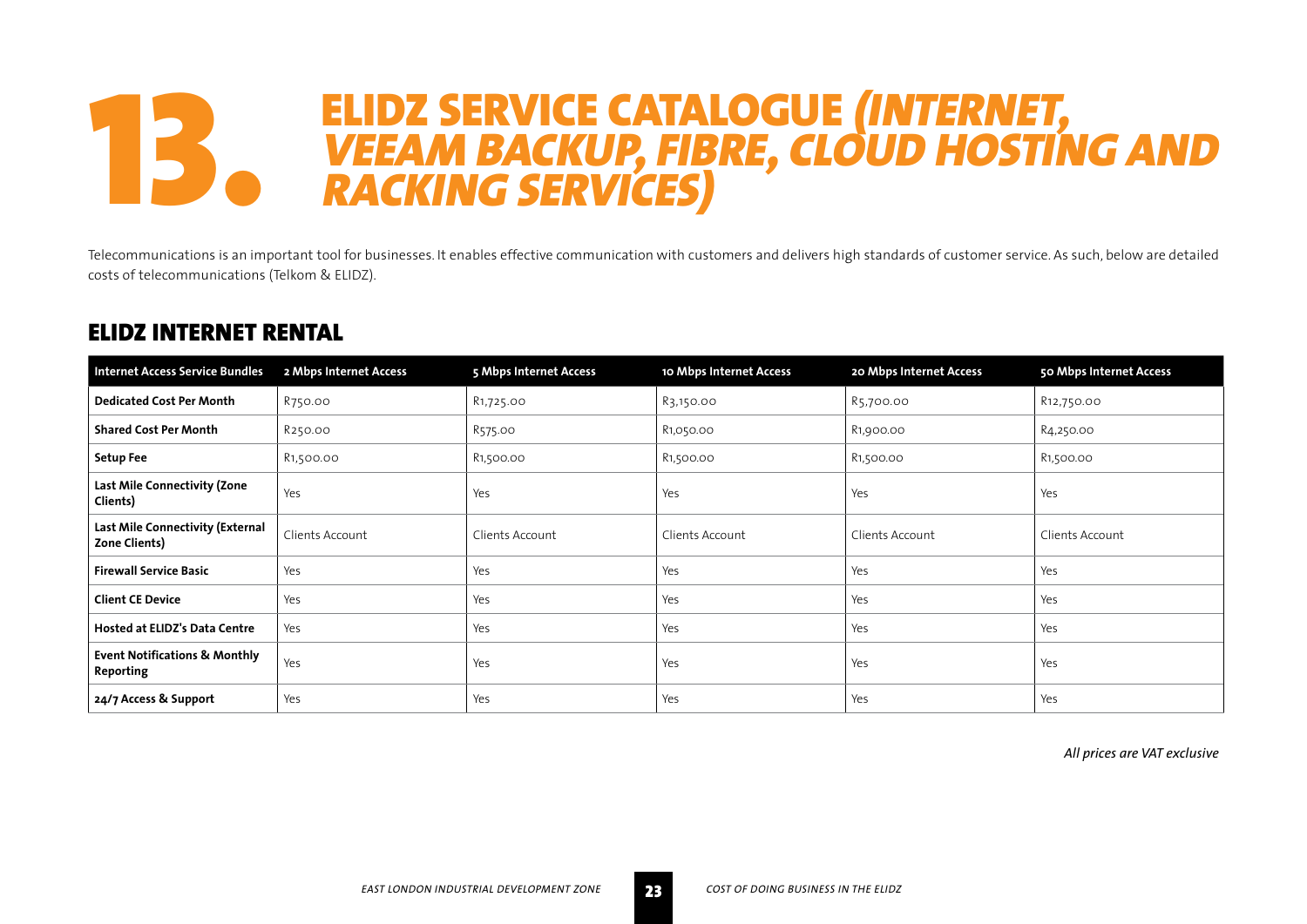## ELIDZ INTERNET RENTAL

| <b>Internet Access Service Bundles</b>                   | 100 Mbps Internet Access | 200 Mbps Internet Access | 500 Mbps Internet Access | 1 Gb Internet Access   | 2 Gb Internet Access  |
|----------------------------------------------------------|--------------------------|--------------------------|--------------------------|------------------------|-----------------------|
| <b>Dedicated Cost Per Month</b>                          | R24,500.00               | R41,000.00               | R84,500.00               | R140,240.00            | R255 952,00           |
| <b>Shared Cost Per Month</b>                             | R9,500.00                | R <sub>15</sub> ,000.00  | R29,500.00               | R48,080.00             | R85 968,00            |
| <b>Setup Fee</b>                                         | R <sub>1,500</sub> .00   | R <sub>1,500</sub> .00   | R <sub>1,500.00</sub>    | R <sub>1,500</sub> .00 | R <sub>1,500.00</sub> |
| <b>Last Mile Connectivity</b><br>(Zone Clients)          | Yes                      | Yes                      | Yes                      | Yes                    | Yes                   |
| <b>Last Mile Connectivity</b><br>(External Zone Clients) | Clients Account          | Clients Account          | Clients Account          | Clients Account        | Clients Account       |
| <b>Firewall Service Basic</b>                            | Yes                      | Yes                      | Yes                      | Yes                    | Yes                   |
| <b>Client CE Device</b>                                  | Yes                      | Yes                      | Yes                      | Yes                    | Yes                   |
| <b>Hosted at ELIDZ's Data Centre</b>                     | Yes                      | Yes                      | Yes                      | Yes                    | Yes                   |
| <b>Event Notifications &amp; Monthly</b><br>Reporting    | Yes                      | Yes                      | Yes                      | Yes                    | Yes                   |
| 24/7 Access & Support                                    | Yes                      | Yes                      | Yes                      | Yes                    | Yes                   |

## **FIBRE**

*All prices are VAT exclusive*

| <b>Fibre Rental Options</b>           | <b>2 CORE SINGLE MODE FIBER</b>                                                                               | 4 CORE SINGLE MODE FIBER                                                                                     |
|---------------------------------------|---------------------------------------------------------------------------------------------------------------|--------------------------------------------------------------------------------------------------------------|
| Setup Fee                             | FREE                                                                                                          | <b>FREE</b>                                                                                                  |
| Cost per Meter per Month              | R1.83                                                                                                         | R <sub>2</sub> .01                                                                                           |
| Clients Property & ELIDZ Network Edge | Connectivity to the closest fibre kiosk on the East London IDZ's fibre<br>ring is the clients responsibility. | Connectivity to the closest fibre kiosk on the East London IDZ's fibre<br>ring is the clients responsibility |
| Fibre Maintenance                     | Yes                                                                                                           | Yes                                                                                                          |
| Fibre Route Redundancy                | <b>No</b>                                                                                                     | Yes                                                                                                          |
| Support                               | Yes                                                                                                           | Yes                                                                                                          |
| Rental Distance CAP                   | 500 Meters                                                                                                    | 500 Meters                                                                                                   |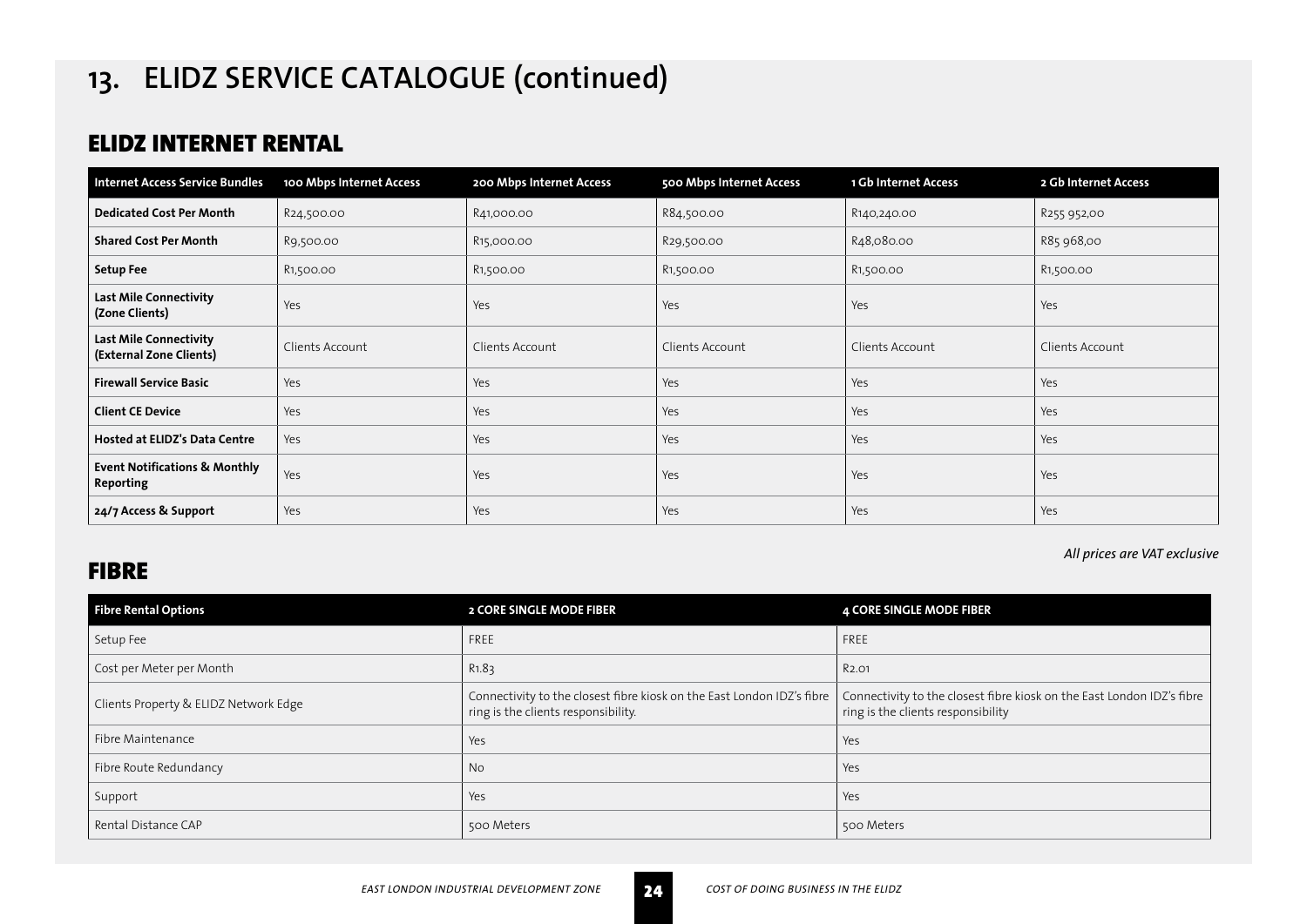## CLOUD HOSTING

| <b>Cloud Portal Service Options</b>                                                                                                       | Cloud Hosting (OS laaS)       | <b>Cloud Hosting (Bare laaS)</b>                                     |
|-------------------------------------------------------------------------------------------------------------------------------------------|-------------------------------|----------------------------------------------------------------------|
| <b>Setup Fee</b>                                                                                                                          | Free                          | Free                                                                 |
| <b>Internet Access</b>                                                                                                                    | Clients Account               | Clients Account                                                      |
| Last Mile Connectivity (External Zone Clients)                                                                                            | Clients Account               | Clients Account                                                      |
| <b>Client Cloud Management Portal</b>                                                                                                     | Yes                           | Yes                                                                  |
| <b>Customisable Virtual Machine Configuration</b>                                                                                         | Yes                           | Yes                                                                  |
| <b>Available Operating Systems</b>                                                                                                        | See Available Templates       | OS not installed, Client to provide OS files and<br>manually install |
| Available Templates - Centos Linux, Ubuntu Linux, Windows Server 2008<br>R2 32-Bit, Windows Server 2008 R2 64-Bit, Windows Server 2012 R2 | Yes                           | <b>No</b>                                                            |
| <b>On Demand Usage Billing</b>                                                                                                            | Yes                           | Yes                                                                  |
| <b>Virtual CPU</b>                                                                                                                        | R 200 per month per vCPU      | R 200 per month per vCPU                                             |
| <b>Virtual Memory</b>                                                                                                                     | R 100 per month per 1 GB vRAM | R 100 per month per 1 GB vRAM                                        |
| <b>SAN Disk Storage</b>                                                                                                                   | R 2 per month per 1 GB HDD    | R 2 per month per 1 GB HDD                                           |
| Hyper-visor & OS Licensing*                                                                                                               | R 220 per Virtual Machine     | R 100 per Virtual Machine                                            |
| <b>Hyper-visor Availability</b>                                                                                                           | VMware or Microsoft Hyper-V   | VMware or Microsoft Hyper-V                                          |
| <b>Client Application Licensing</b>                                                                                                       | No                            | <b>No</b>                                                            |
| Redundant Server Cluster Hardware                                                                                                         | Yes                           | Yes                                                                  |
| <b>Balanced Storage Tiering</b>                                                                                                           | Yes                           | Yes                                                                  |
| <b>Remote Site SAN Disk Replication</b>                                                                                                   | Yes                           | Yes                                                                  |
| Root \ Admin Access                                                                                                                       | Yes                           | Yes                                                                  |
| <b>Hyper-visor Console Access</b>                                                                                                         | Yes                           | Yes                                                                  |
| <b>Server Monitoring &amp; Reporting</b>                                                                                                  | Yes                           | Yes                                                                  |
| 24/7 Access & Support                                                                                                                     | Yes                           | Yes                                                                  |

*\* Licensing costs is billed according to licensing requirements, clients to provide licensing for Bare IaaS installations not covered by the East London IDZ All prices are VAT exclusive*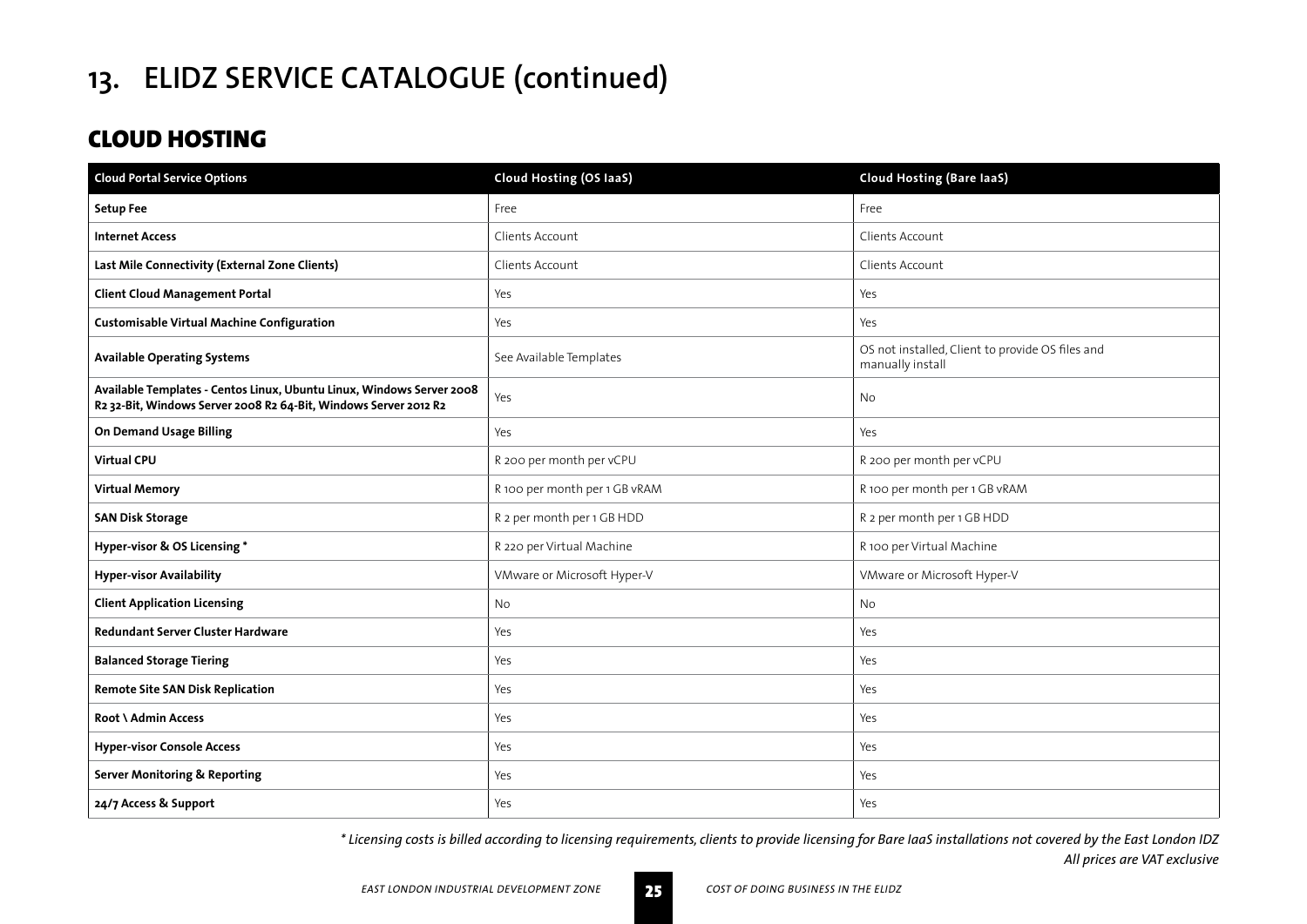## RACK HOSTING

| <b>Rack Rental Options</b>                             | 1 U Shared      | <b>Dedicated Half Rack</b> | <b>Dedicated Full Rack</b> |
|--------------------------------------------------------|-----------------|----------------------------|----------------------------|
| <b>Setup Fee</b>                                       | FREE            | FREE                       | FREE                       |
| Last Mile Connectivity (Zone Clients)                  | Yes             | Yes                        | Yes                        |
| Last Mile Connectivity (External Zone Clients)         | Clients Account | Clients Account            | Clients Account            |
| <b>Climate Control</b>                                 | Yes             | Yes                        | Yes                        |
| <b>Physical Access Control</b>                         | Yes             | Yes                        | Yes                        |
| <b>Fire Prevention</b>                                 | Yes             | Yes                        | Yes                        |
| <b>Modular UPS &amp; Dual Generator Power</b>          | Yes             | Yes                        | Yes                        |
| <b>Rack Space</b>                                      | 19"1U           | 19" up to 20U              | 19" up to 40U              |
| <b>Hosted at ELIDZ's Data Centre</b>                   | Yes             | Yes                        | Yes                        |
| Data Centre Event Notifications & Monthly<br>Reporting | Yes             | Yes                        | Yes                        |
| 24/7 Access & Support                                  | Yes             | Yes                        | Yes                        |

## VEEAM BACKUP

| <b>VEEAM Backup Services</b>           | 1 U Shared                      |
|----------------------------------------|---------------------------------|
| <b>Setup Fee</b>                       | Free                            |
| Internet Access (REMOTE UPLOAD)        | Free, Outside of Business Hours |
| Veeam Backup License                   | R 100 per month per VM          |
| D2D Storage (Unencrypted)              | 50C per month per 1 GB HDD      |
| <b>SAN Storage (Encrypted)</b>         | R 1 per month per 1 GB HDD      |
| Remote Site SAN & D2D Disk Replication | <b>No</b>                       |
| Reporting                              | Yes                             |
| 24/7 Access & Support                  | Yes                             |

*All prices are VAT exclusive*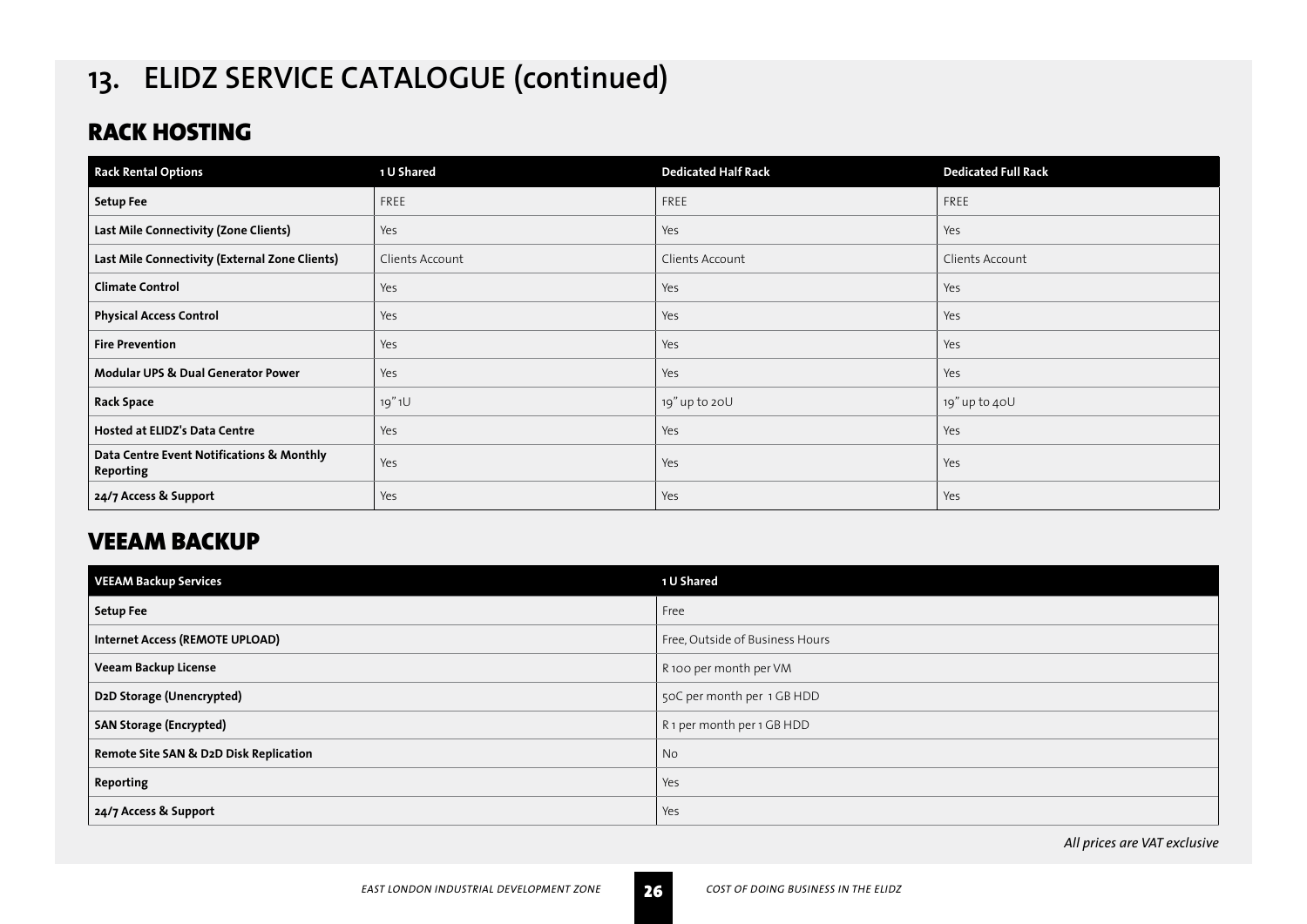## VEEAM REPLICATION

| <b>VEEAM Replication Services</b>        | <b>Virtual Machine Replica</b>     |
|------------------------------------------|------------------------------------|
| <b>Setup Fee</b>                         | Free                               |
| <b>Internet Access (REMOTE UPLOADED)</b> | Free, Outside of Business Hours    |
| <b>Veeam Replica License</b>             | R 200 per month per Vitual Machine |
| <b>Virtual CPU</b>                       | R 50 per month per vCPU            |
| <b>Virtual Memory</b>                    | R 25 per month per 1 GB vRAM       |
| <b>SAN Storage</b>                       | R 1 per month per 1 GB HDD         |
| * VMware Hyper-visor & OS Licensing      | R 220 per Virtual Machine          |
| * microsoft Hyper-visor & OS Licensing   | R 120 per Virtual Machine          |
| <b>Hyper-visor Availability</b>          | VMware or Microsoft Hyper-V        |
|                                          |                                    |
|                                          | <b>Failover Active</b>             |
| <b>Internet Access</b>                   | Clients Account                    |
| * Client Application Licensing           | No                                 |
| Redundant Server Cluster Hardware        | Yes                                |
| <b>Balanced Storage Tiering</b>          | Yes                                |
| <b>Remote Site SAN Disk Replication</b>  | No                                 |
| <b>Hyper-visor Console Access</b>        | Yes                                |
| <b>Server Monitoring &amp; Reporting</b> | Yes                                |
| 24/7 Access & Support                    | Yes                                |

*\* Licensing costs is billed according to licensing requirements, clients to provide licensing for Applications and Operating Systems not covered by the East London IDZ All prices are VAT exclusive*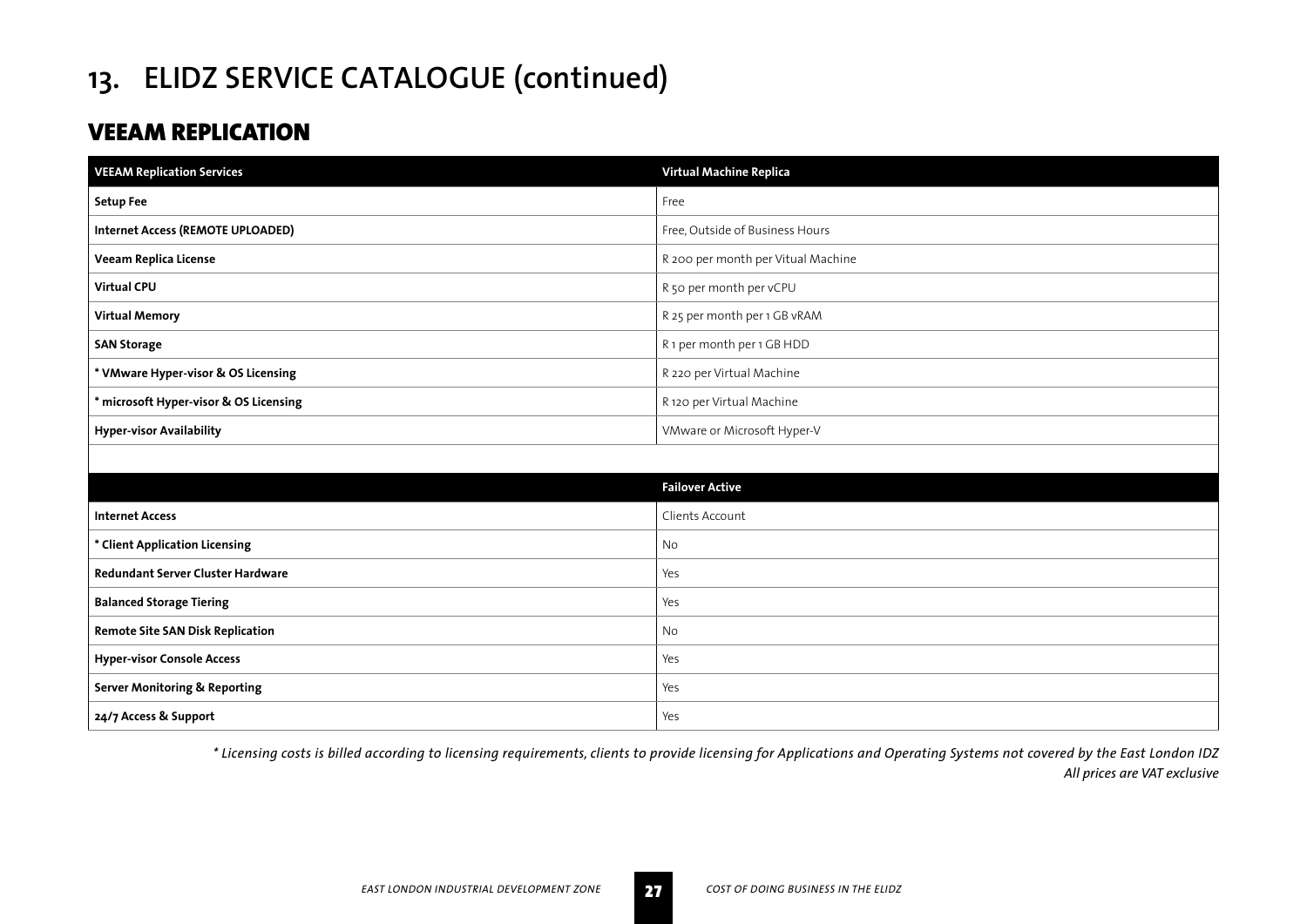## BUSINESS CONTINUITY

| <b>Business Continuity Services</b>            | 100 Seats              | 100 Seats (BOYD) |
|------------------------------------------------|------------------------|------------------|
| <b>Dedicated Seat Cost Per Month</b>           | R <sub>1</sub> ,010.00 | R500.00          |
| <b>Shared Seat Cost Per Month</b>              | R505.00                | R250.00          |
| ICT                                            |                        |                  |
| <b>Setup Fee</b>                               | Free                   | Free             |
| Last Mile Connectivity (External Zone Clients) | Clients Account        | Clients Account  |
| 100 Mb Shared Internet Access per 100 Seats    | Yes                    | Yes              |
| <b>Firewall Service Advanced</b>               | Yes                    | Yes              |
| <b>CISCO Telephone Handset per Seat</b>        | Yes                    | No               |
| Desktop Computer per Seat                      | Yes                    | No               |
| 2x Multifunction Printers per 100 Seats        | Yes                    | Yes              |
| <b>Managed Support Services</b>                | Yes                    | Yes              |
| <b>BUILDING RENTAL</b>                         |                        |                  |
| <b>Building Local Network Access</b>           | Yes                    | Yes              |
| <b>ELIDZ Data Centre Fibre Connectivity</b>    | Yes                    | Yes              |
| <b>Building Access Control</b>                 | Yes                    | Yes              |
| Parking                                        | Yes                    | Yes              |
| <b>Building UPS &amp; Generator Power</b>      | Yes                    | Yes              |
| Small Kitchen Area                             | Yes                    | Yes              |
| 4x Female Ablutions                            | Yes                    | Yes              |
| 4x Male Ablutions                              | Yes                    | Yes              |
| 24/7 Access & Support                          | Yes                    | Yes              |

*All prices are VAT exclusive*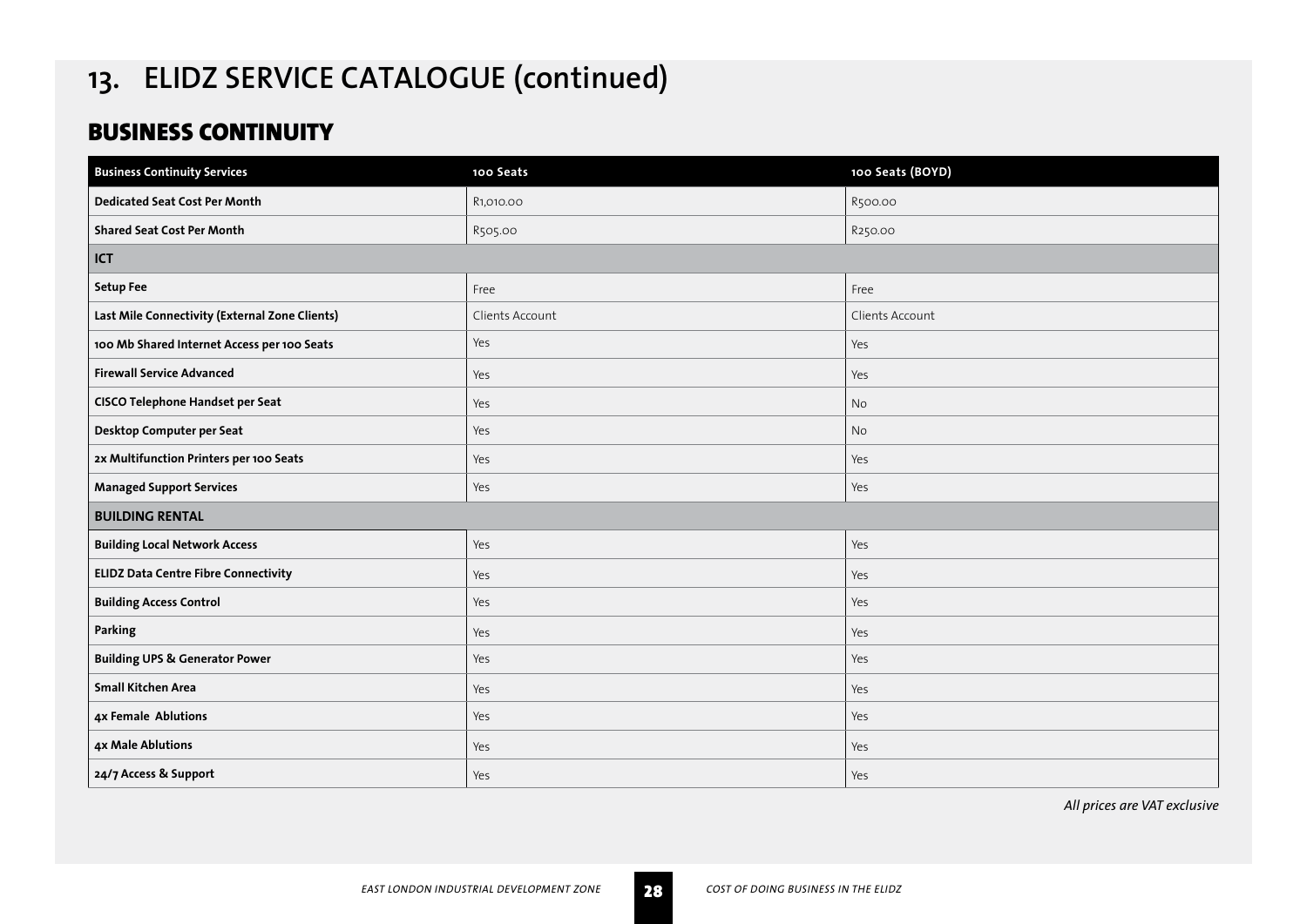## BUSINESS CONTINUITY (Continued)

| <b>Business Continuity Services</b>                | 100 Seats           | 100 Seats (BOYD)    |
|----------------------------------------------------|---------------------|---------------------|
| <b>ZONE LEVIES</b>                                 |                     |                     |
| <b>General Area Services</b>                       | Yes                 | Yes                 |
| <b>Security</b>                                    | Yes                 | Yes                 |
| <b>GENERAL</b>                                     |                     |                     |
| <b>Event Notifications &amp; Monthly Reporting</b> | Yes                 | Yes                 |
| 24/7 Access & Support                              | Yes                 | Yes                 |
| <b>UTILITIES</b>                                   |                     |                     |
| <b>Electricity Availability</b>                    | Yes                 | Yes                 |
| Electricity                                        | Billed as per Usage | Billed as per Usage |
| Water                                              | Billed as per Usage | Billed as per Usage |
| Sewer                                              | Yes                 | Yes                 |
| <b>Printing per Page</b>                           | Billed as per Usage | Billed as per Usage |
| <b>Telephone Calls</b>                             | Billed as per Usage | N/A                 |
| <b>EXCLUSIONS</b>                                  |                     |                     |
| <b>Desktop Application Licensing</b>               | Clients Account     | N/A                 |
| <b>Cleaning Services</b>                           | Clients Account     | Clients Account     |

*All prices are VAT exclusive*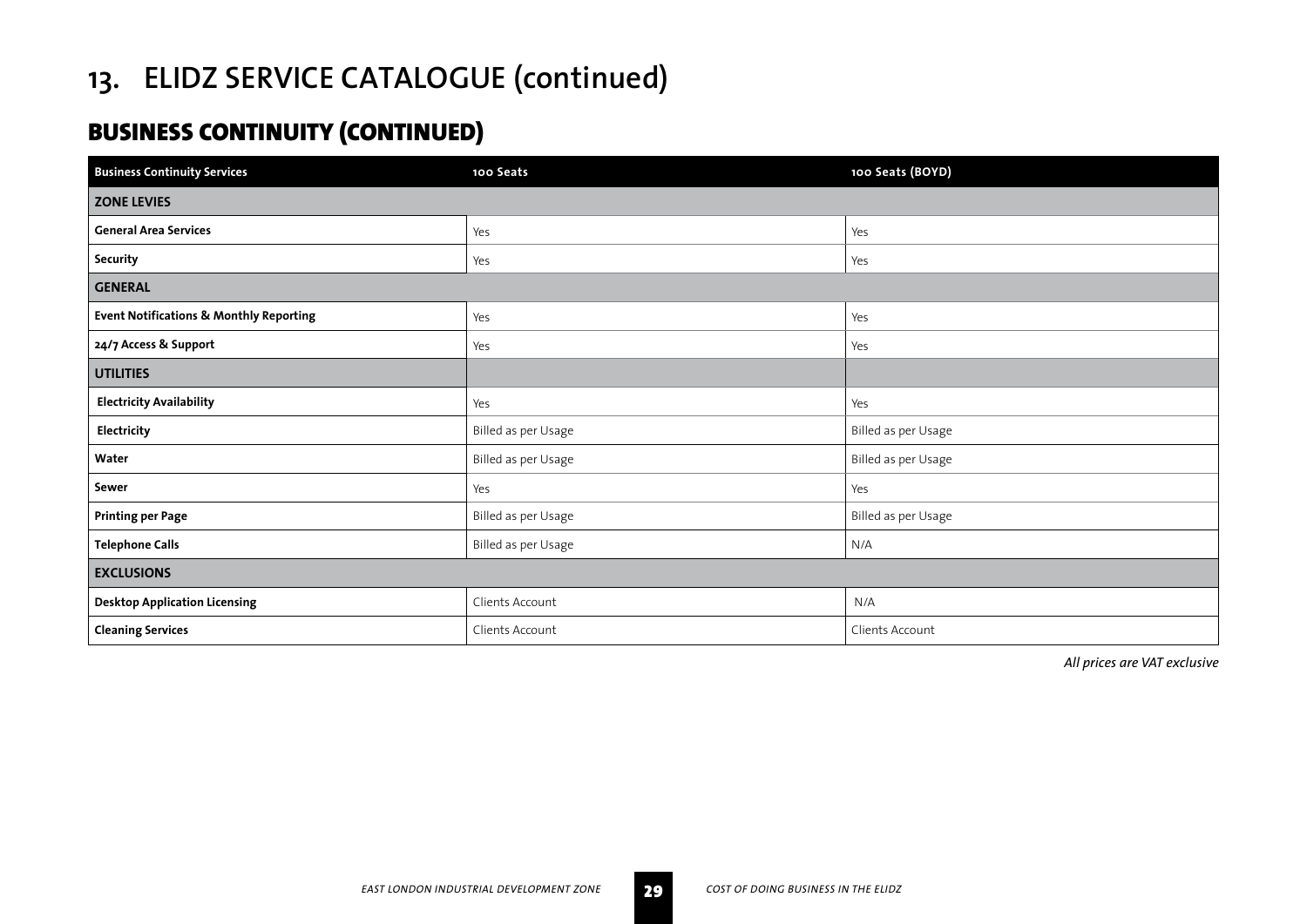# 14. COST OF LIVING IN BCMM

This useful measurement offers a potential investor a glimpse into the cost of living in the BCMM region as well costs associated with accommodation, sports & leisure and childcare, to mention but a few.

## Hotel/Guest House Accommodation (average prices per person per night, B&B basis)

| Hotel/Guest House | 2022   |
|-------------------|--------|
| Three star        | R 963  |
| Four star         | R 1085 |
| Five star         | R 1145 |

 *(Prices vary depending on occupancy)*

#### Apartment rental, unfurnished (per month)

| Apartment       | Rental per month 2022                                                                                         |
|-----------------|---------------------------------------------------------------------------------------------------------------|
| <b>Bachelor</b> | $R$ 4000.00 – $R$ 4,500.00 (high)<br>$R$ 3000.00 – $R$ 3,800.00 (medium)<br>$R$ 2,500.00 – $R$ 3,100.00 (low) |
| 1 Bedroom       | $R$ 5,000.00 – $R$ 5,700 (high)<br>R 4,200.00 - R 4,800 (medium)<br>$R$ 3,800.00 – $R$ 4,050 (low)            |
| 2 Bedroom       | R 7,000.00 - R 7,300.00 (high)<br>R 5,600.00 - R 6,750.00 (medium)<br>R 4,100.00 - R 5,000.00 (low)           |
| 3 Bedroom       | R 9,900.00 - R 13 000 (high)<br>R 8,085.00 - R 8,500.00 (medium)<br>R 7,500.00 - R 7,800.00 (low)             |

*Source: HikersBay*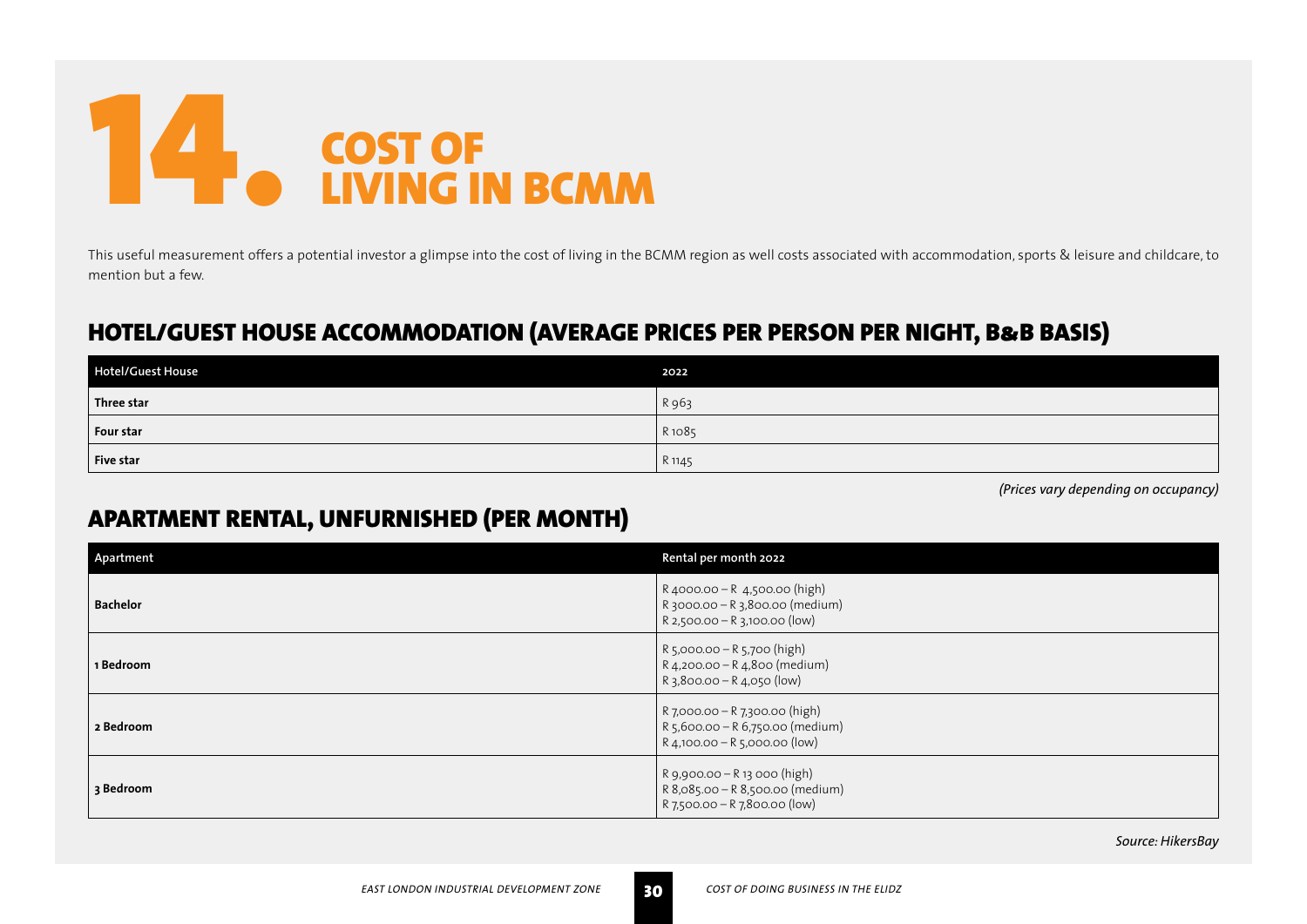## **14. COST OF LIVING IN BCMM (continued)**

## **RESTAURANTS**

| Item                                                     | Price             |
|----------------------------------------------------------|-------------------|
| Meal, Inexpensive Restaurant                             | R 70.00 - R200.00 |
| Meal for 2 People, Mid-range Restaurant, Three-course    | R420.00 - R650.00 |
| Meal for 2 People, Premium Restaurant, Three-course      | R700 and above    |
| Mac-Meal at McDonalds (or Equivalent Combo Meal)         | R50.00 - R80.00   |
| Local Beer (0.5 Litre draught) (Castle Lite & Hansa)     | R15.00- R25.00    |
| Imported Beer (0.33 litre bottle) (Budweiser & Heineken) | R14.95 - R50.00   |
| Cappuccino (regular)                                     | R18.00 - R28.00   |
| Coke/Pepsi (0.33 Litre bottle)                           | R8.00 - R15.00    |
| Bottled Water (0.33 Litre bottle)                        | R4.00 - R15.00    |
| Bottle Water (1.5 Litre bottle)                          | Rg.oo - R20.00    |
| <b>Bottle of Wine (Mid-Range)</b>                        | R35.00 - R65.00   |
| Pack of Cigarettes (Marlboro)                            | R35.00 - R40.00   |

## **TRANSPORTATION**

| Item                               | Price                                     |
|------------------------------------|-------------------------------------------|
| Taxi Start (Normal Tariff)         | R <sub>15</sub> .00 - R <sub>50</sub> .00 |
| Meter Taxi 1km (Normal Tariff)     | R <sub>1.46</sub> - R <sub>15</sub> .00   |
| Taxi 1hour Waiting (Normal Tariff) | R146.41-R250.00                           |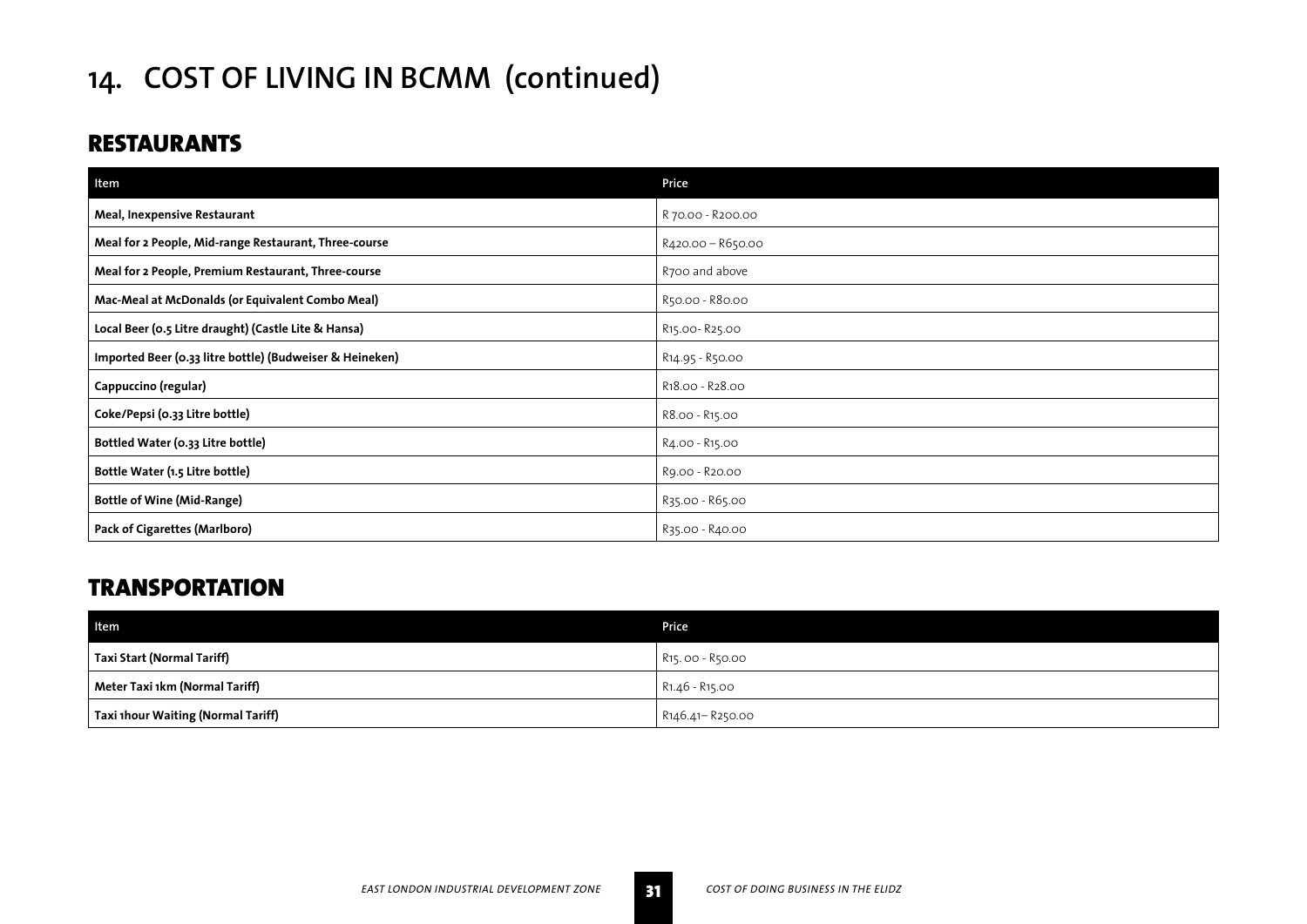## **14. COST OF LIVING IN BCMM (continued)**

## CAR RENTAL

| Item          | <b>Average Price</b> |
|---------------|----------------------|
| Mini car      | R 684.00             |
| Economy Car   | R 817.00             |
| Compact car   | R 1000.00            |
| Passenger Van | R 1800.00            |
| SUV           | R 1600.00            |

#### Sports and Leisure

| l Item                                           | Price             |
|--------------------------------------------------|-------------------|
| Fitness Club, Monthly Fee for 1 Adult            | R300.00 - R520.00 |
| Tennis Court Rent (1 Hour on Weekend)            | R90-R130.00       |
| Cinema, International Release, 1 Seat            | R45.00 - R90.00   |
| A round of Golf (18 Holes) East London Golf Club | R 450 and above   |

## Prices for the Elidz Conference Centre

| Items           | Price (Excl. VAT)   | VAT (15%)          | Price (Incl. VAT)  |
|-----------------|---------------------|--------------------|--------------------|
| Water           | R <sub>10.53</sub>  | R <sub>1.5</sub> 8 | R <sub>12.11</sub> |
| <b>Mints</b>    | R7.02               | R1.05              | R8.07              |
| Notepads & Pens | R <sub>17</sub> .54 | R2.63              | R <sub>20.17</sub> |
| Venue Hire >20  | R3508.77            | R526.32            | R4035.09           |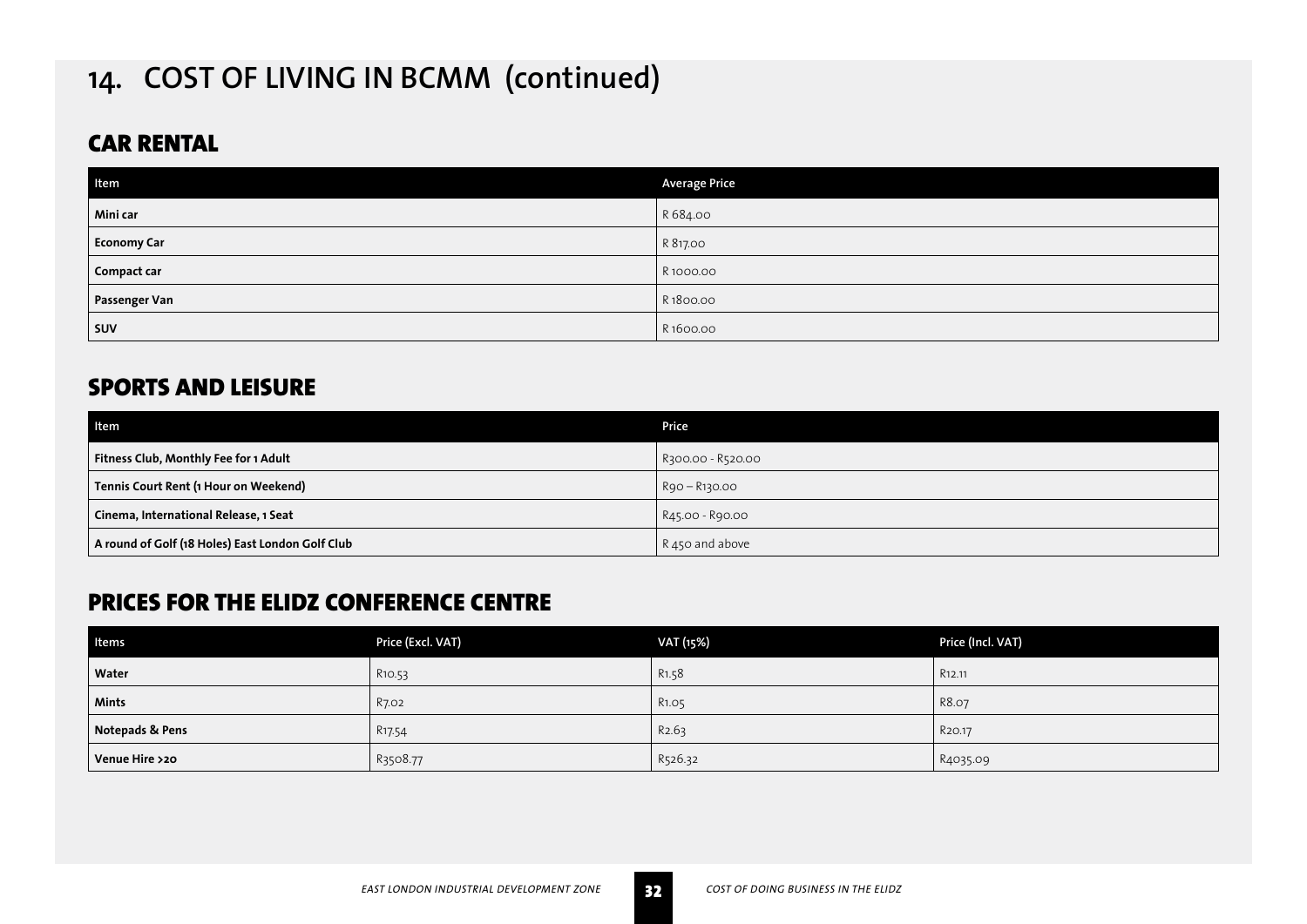## **14. COST OF LIVING IN BCMM (continued)**

## Childcare/ Primary Education

| ltem                                                                | <b>Tuition fees</b>                                                                           |  |  |
|---------------------------------------------------------------------|-----------------------------------------------------------------------------------------------|--|--|
| Preschool (or Kindergarten), Full Day, Private, Monthly for 1 Child | R750.00 - R2,500.00                                                                           |  |  |
| Public Schools, annually for 1 Child                                | R17,400.00 - R57,000.00<br>(the school fees are exclusive of extra-curricular and stationary) |  |  |
| Private Schools, annually for 1 Child                               | R 32,615.00 - R87,524.00                                                                      |  |  |

*(Source: HikersBay website)*

## Prices for the TERTIARY EDUCATION INSTITUTIONS

| University                      | Province     | <b>Bachelor of Arts (BA)</b>                    | <b>Bachelor of Commerce</b><br>(BCom)         | <b>Bachelor of Science (BSc)</b>              | <b>Bachelor of Laws (LLB)</b>                    | <b>Bachelor of Engineering</b><br>(BEng) |
|---------------------------------|--------------|-------------------------------------------------|-----------------------------------------------|-----------------------------------------------|--------------------------------------------------|------------------------------------------|
| <b>Rhodes University</b>        | Eastern Cape | R <sub>43</sub> 390<br>(Exclusive of Residence) | R47 472<br>(Exclusive of Residence)           | R45 140<br>(Exclusive of Residence)           | R <sub>4</sub> 8 673<br>(Exclusive of Residence) | N/A                                      |
| Nelson Mandela University       | Eastern Cape | R31360<br>(Exclusive of Residence)              | R45 530<br>(Exclusive of Residence)           | R31360<br>(Exclusive of Residence)            | R 41 420<br>(Exclusive of Residence)             | R58300<br>(Exclusive of Residence)       |
| University of Fort Hare         | Eastern Cape | R44 415 (Alice Campus)<br>R 63 657 (EL Campus)  | R44 415 (Alice Campus)<br>R63 657 (EL Campus) | R45 350 (Alice Campus)<br>R65 890 (EL Campus) | R44 415 (Alice Campus)<br>$R63657$ (EL Campus)   | N/A                                      |
| <b>Walter Sisulu University</b> | Eastern Cape | R32,370.75<br>(Exclusive of Residence)          | R 31,490.08<br>(Exclusive of Residence)       | R31360<br>(Exclusive of Residence)            | R41420<br>(Exclusive of Residence)               | R38,380.76<br>(Exclusive of Residence)   |

*Disclaimer: Whilst care has been taken to ensure that the information provided herein is accurate and correct at the time of publication, users of this publication are advised to seek guidance from ELIDZ and other relevant authorities in case of uncertainty or ambiguity encountered in reading this document.*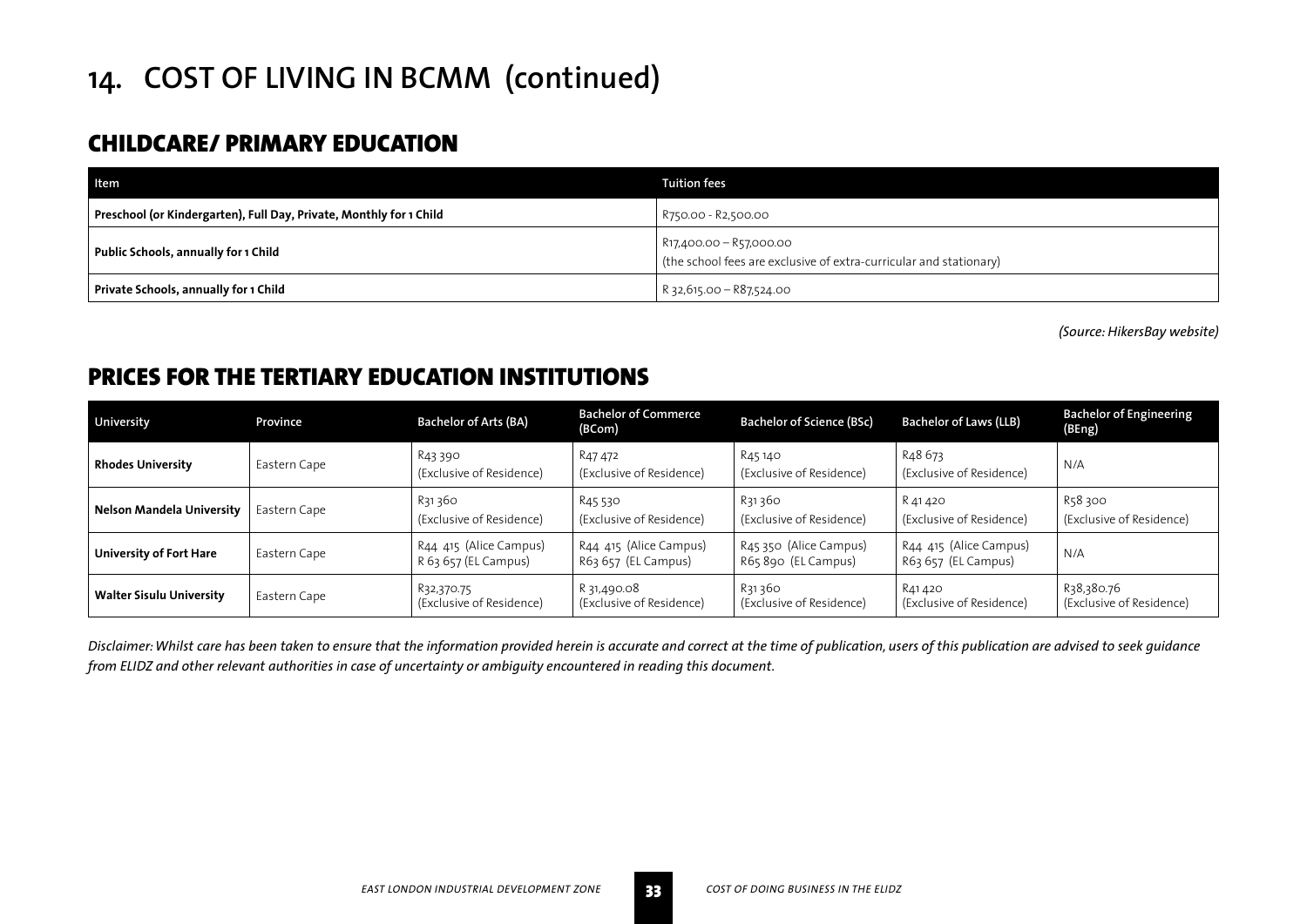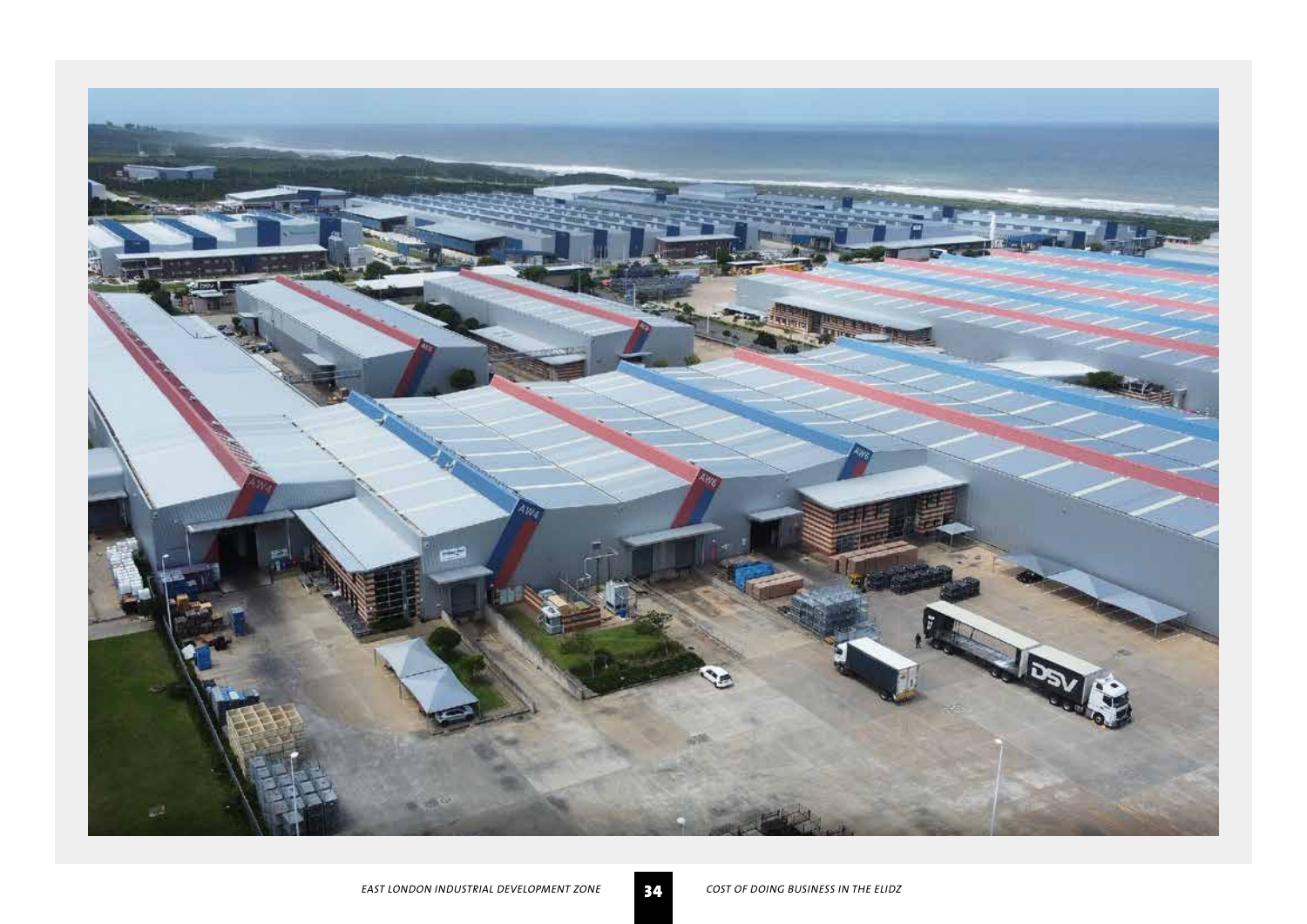#### **NOTES**